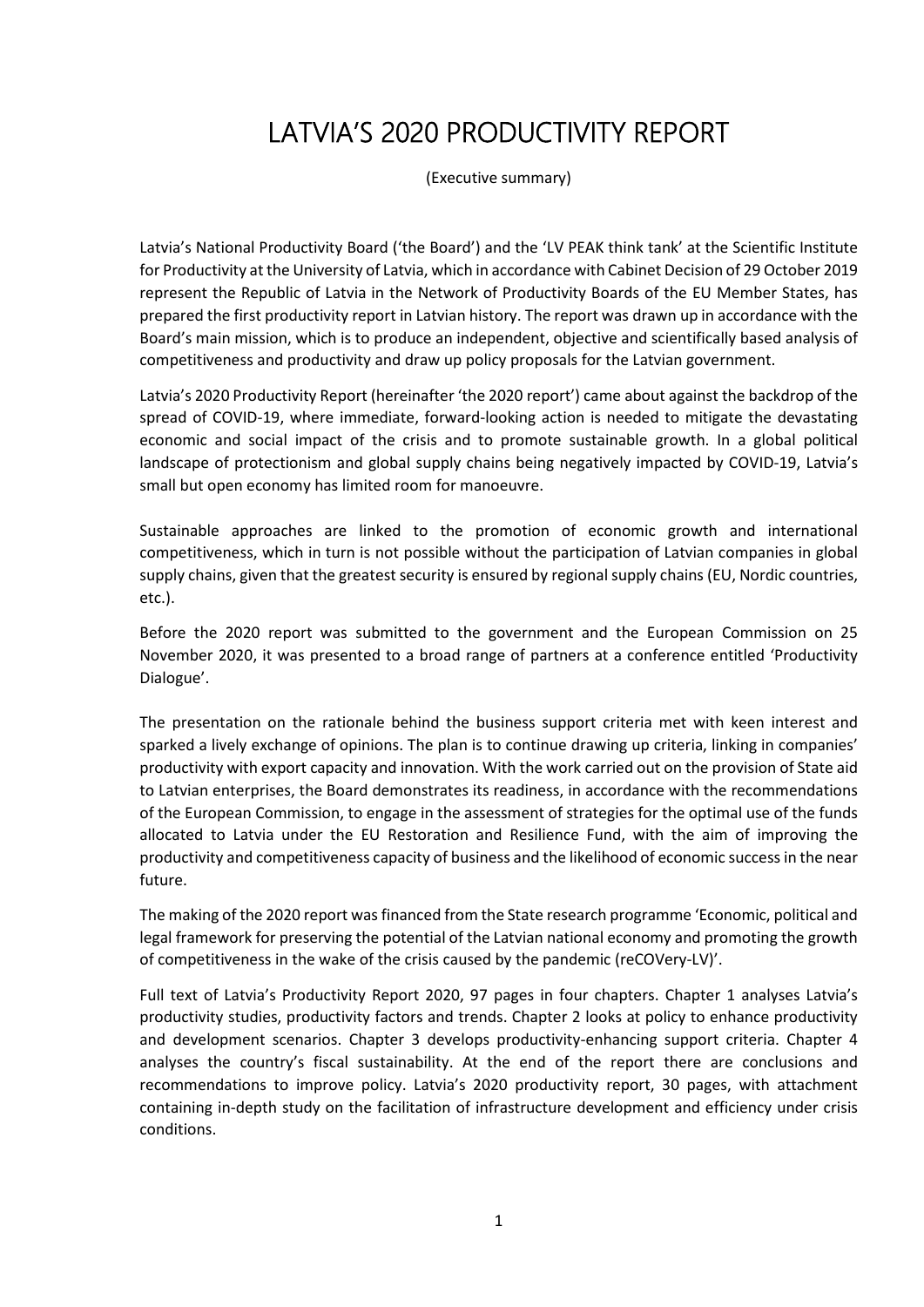The full version of the report (in Latvian) is available on the internet at: https://www.bvef.lu.lv/petnieciba/petnieciba/zinatniskie-instituti/lu-domnica-lv-peak/

The text below is a short contents-based summary of the 2020 report.

# 1. FACTORS AND DYNAMICS OF PRODUCTIVITY IN LATVIA

The first part of the 2020 report looks at studies of productivity in Latvia, productivity trends and structural changes to technology intensity, compares productivity indicators with other EU Member States and the Baltic States, and assesses the impact of the COVID-19 pandemic on productivity. This chapter also describes the key determinants of productivity: the ability to integrate into global value chains and the increase in export potential, innovation and investment in R&D, the development of new products, services and methods, the opportunities brought about by new technologies and the role of scientific and technical progress in the intensification of production, particularly in the field of digitisation, as well as investment in human capital.

An analysis of research by international organisations such as the OECD, IMF, the EC, etc., and research by Latvian scientists and researchers and public institutions, shows that research on productivity-related aspects in Latvia is piecemeal and lacks a systemic approach.

Most research was done at macro-level, so there is very little research based on company-level data, and cross-sectoral aspects (meso-level) have practically escaped analysis, largely as a result of data availability. This limits the scope for drawing up research-based scientific recommendations for the purposes of framing structural policy<sup>1</sup>. There has been no research at all on the impact of the COVID-19 pandemic on productivity in Latvia, and the 2020 report is the first that assesses the impact of the pandemic. It is true that too little time has elapsed to draw far-reaching conclusions about the impact of this pandemic on productivity.

An analysis of statistical data shows that productivity dynamics in Latvia have been fairly rapid over the past few decades, outstripping average growth rates for the EU as a whole. However, compared to the highly developed countries of the EU, Latvia's productivity level still shows a significant lag, which is basically the result of low total factor productivity and significant differences in the quality of production resources (human and capital). In 2019, the productivity level in Latvia was just 49.8% (or 68.8% measured in PPS) of the EU average, which is one of the lowest figures in the EU<sup>2</sup>. Productivity growth rates after the global financial crisis have shown a downward trend (cf. Figure 1). The financial crisis made access to credit harder, hampering capital development and modernisation and investment in modernisation.

https://www.portal/apgads/PDF/Monografijas/Produktivitates\_celsana/Produktivitate.pdf

**<sup>.</sup>** <sup>1</sup> I. Šteinbuka (science editor) Raising productivity: Trends and future challenges. Riga: University of Latvia Press, 2019, p. 146.

Several studies use the indicator GDP in PPS per employee to compare productivity level between countries. The authors point out that in the real economy, companies on the international market compete with their goods and services at current prices, which are not adjusted for differences in cost levels between countries (PPS). For example, companies purchase raw materials at global prices. The competitiveness of Latvian enterprises is thus more correctly shown by productivity calculated as GDP at current prices per worker. Also when calculating a unit of output's nominal labour costs (nominal and real ULC), which is one of the indicators of competitiveness, productivity is not recalculated on the basis of PPS. Thus, when analysing the process of productivity convergence, the authors use the indicator GDP at current prices per worker rather than GDP by PPS per worker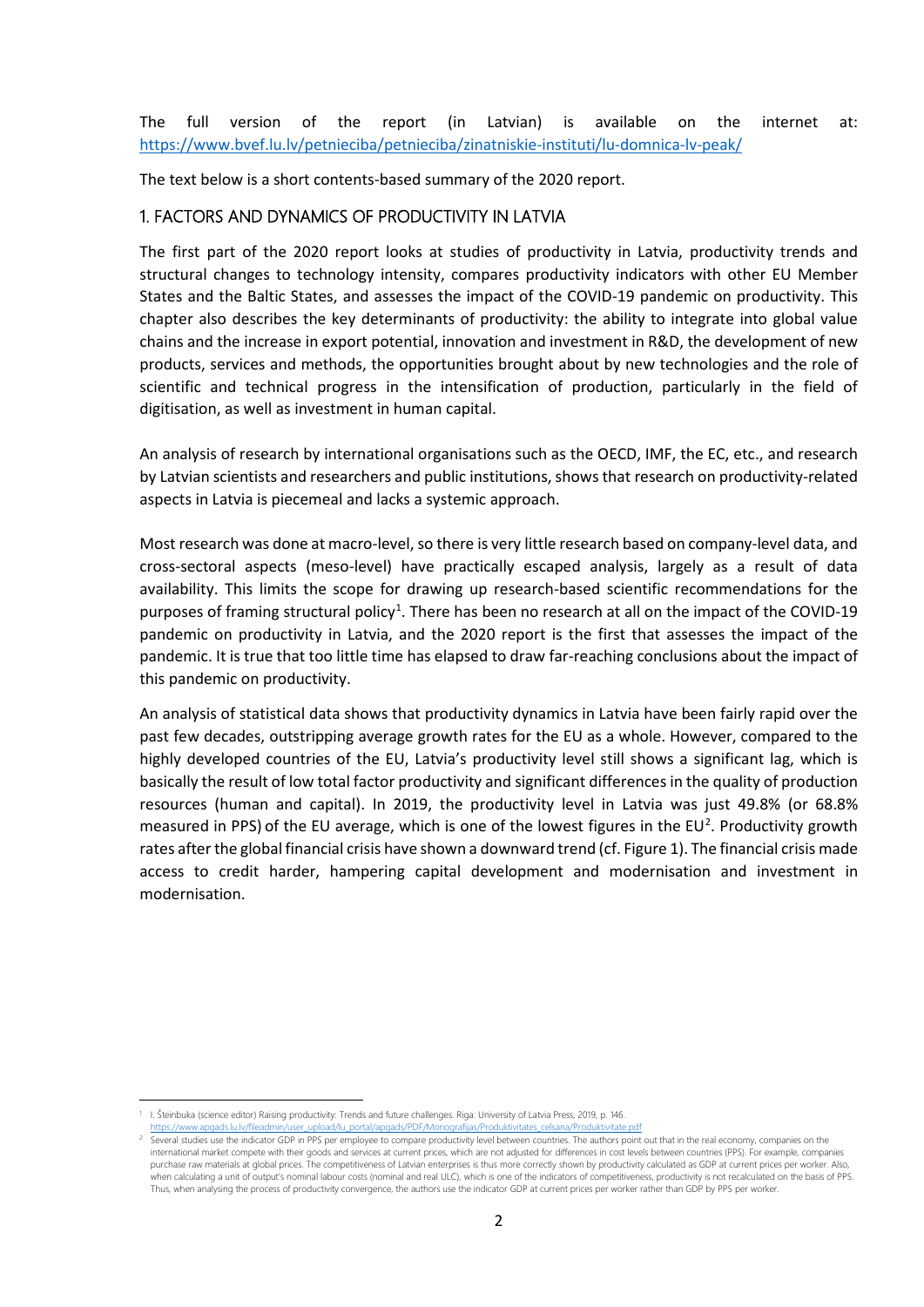

Source: Eurostat, calculation by authors

In 2020, the COVID-19 pandemic had a powerful and lasting impact on the socio-economic situation. Thus, as in almost all countries around the world, the COVID-19 pandemic of 2020 triggered an economic crisis and recession, and significantly impacted the labour market. However, its impact on productivity is unclear. When calculated by the number of hours worked, the second quarter of 2020, which has been the quarter most severely affected by the Covid-19 crisis to date, showed that productivity in Latvia rose. On the other hand, it decreased in terms of the number of persons employed. An analysis shows that market sectors with a relatively high level of productivity are not appreciably more resilient to the Covid-19 shock than other sectors.



Source: Eurostat, calculation by authors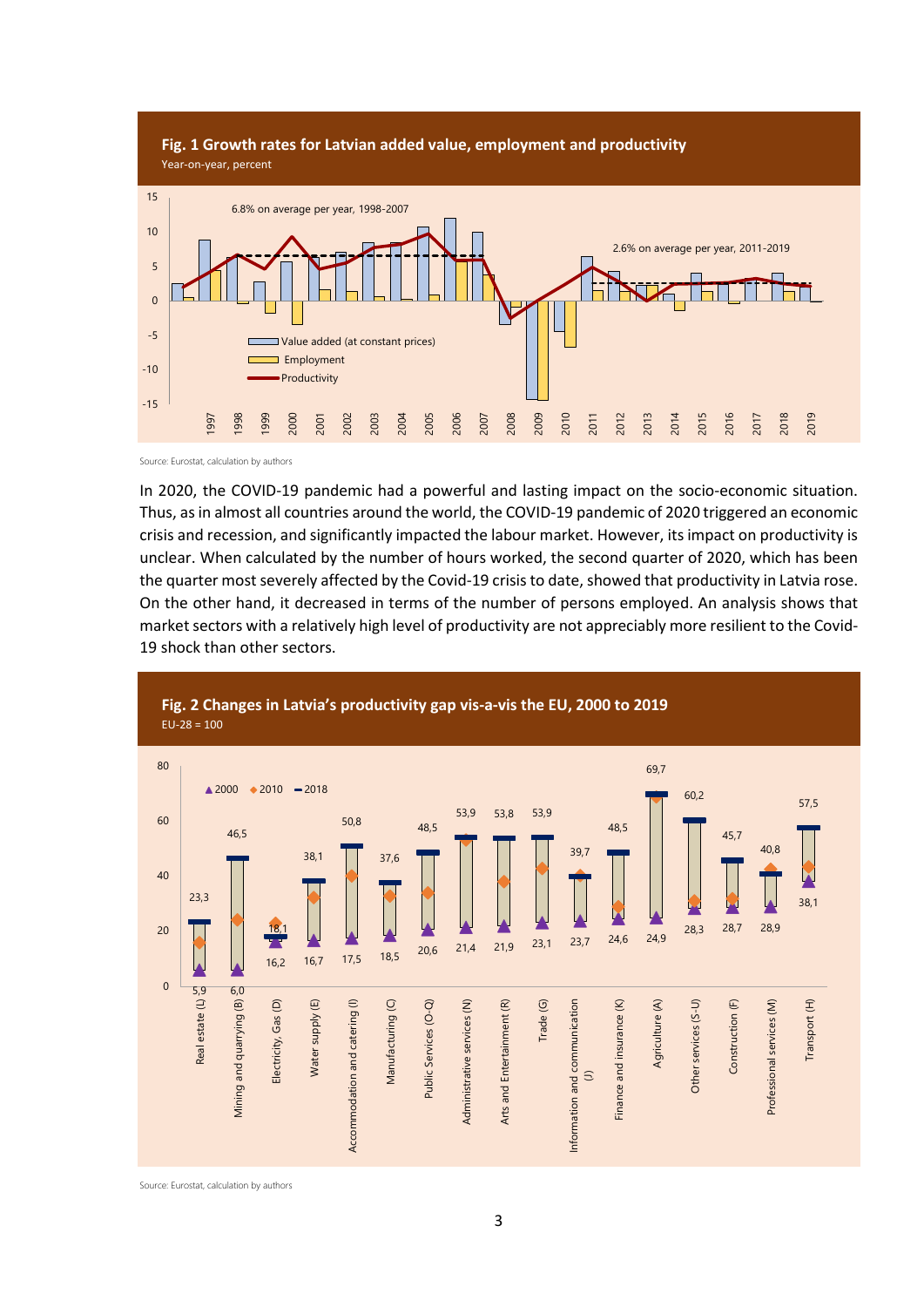An analysis of data shows that since 2011 the convergence rates in a number of sectors have slowed (cf. fig 2). In sectors such as agriculture, administrative services, information and communication services, professional and scientific services, productivity convergence towards the EU average was faster up until 2010, tailing off notably thereafter. The slowing dynamic of convergence might point to a '*productivity trap*', which will require the acceleration of structural reforms and fundamental improvements to innovation to get out of.

The low level of productivity in Latvia's economy is largely determined by the markedly low productivity in manufacturing, itself the result of a number of structural factors.

In 2019 this was just 38% (or 52% measured in PPS) the EU average. As the experience of developed countries shows, it is manufacturing that has a potentially greater innovation capacity.

The Latvian manufacturing industry is clearly dominated in structural terms by low-tech sectors, which in recent years have generated over half the total value added of manufacturing, which is almost oneand-a-half times higher than the EU average. This is explained by the important share of traditional industries (food industry and timber processing), which together account for almost half of the total value added of manufacturing, which is almost one-and-a-half times the EU average. In 2019, high-tech sectors employed just 4% of the total labour force in manufacturing, which is almost twice as low as the EU average. By contrast, the low and medium-low technology intensity sectors accounted for almost 87%, i.e. one-and-a-half times the EU average (see Figure 3).



Source: Eurostat, calculation by authors

In recent years, productivity in high and medium-high technology sectors has been growing faster than in lower technological intensity sectors (cf. Fig.4).

However, their contribution to total productivity growth remains low, mainly because of their low share of the total value added of manufacturing.

The main significance of the increase in the level of productivity is for technological factors, e.g. modernisation of production, the improvement of existing technologies and the introduction of new technologies. Transitioning from old to more innovative technologies stimulates the growth of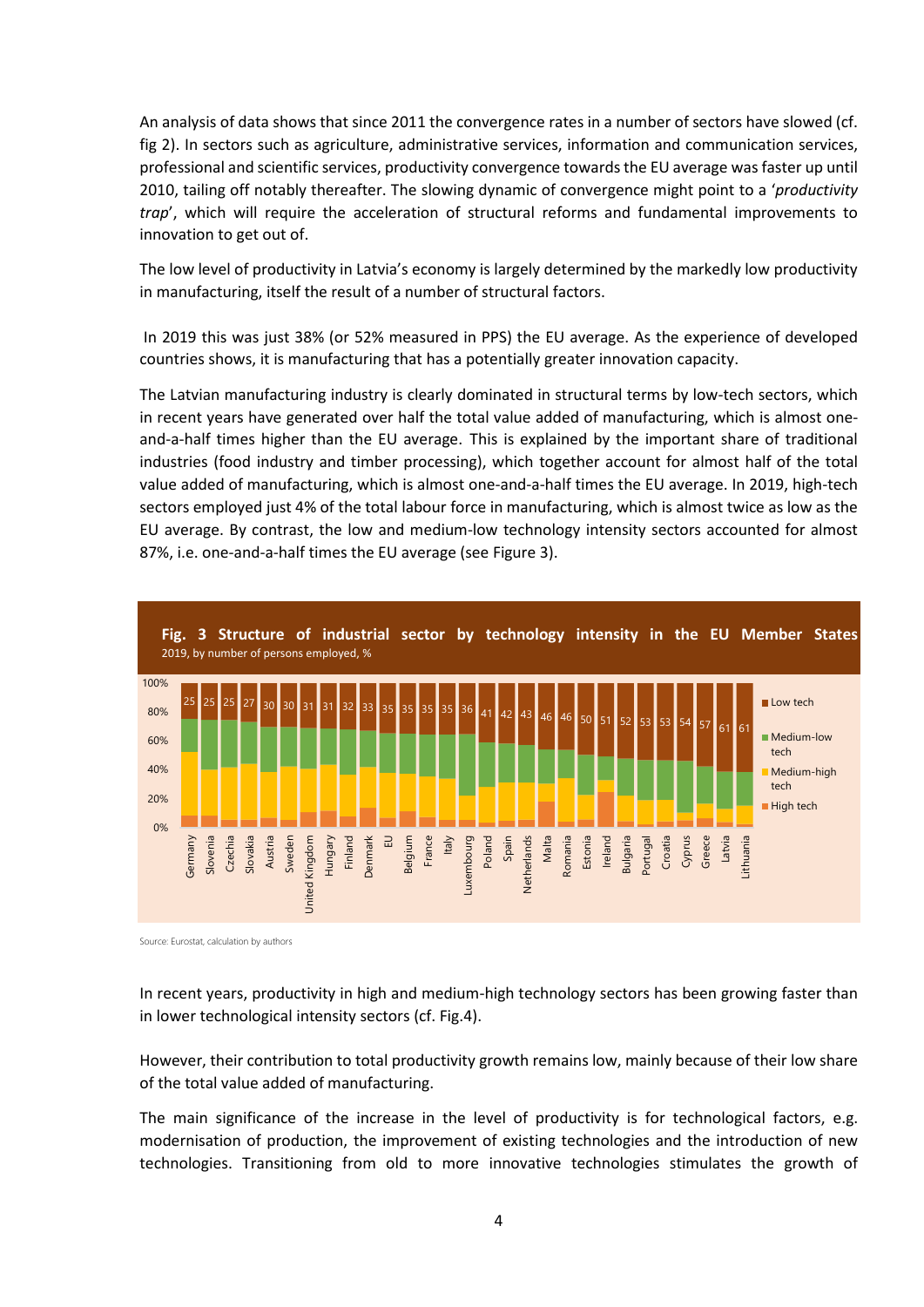productivity at business and sectoral level. Similarly, effecting such changes - in terms of raising the overall level of productivity - depends largely on reallocating resources from lower to higher productivity sectors, and to sectors with a more rapid productivity dynamic.



Source: EUROSTAT, calculation by authors, 2019 study

The method used in the attached *shift share analysis*shows that between 1997 and 2019 the productivity dynamic within Latvia was influenced mainly by the *within-sector effect*, which shows that most improvements in productivity come from within each sector and are the result of factors such as better management, improvements in technology, innovations, employee upskilling, favourable market conditions and other sector-specific factors (cf. Fig. 5).



Source: Eurostat, calculation by authors

Employment is growing in sectors with productivity above the national average, such as the manufacture of computers and electronic equipment, whilst employment is falling in some low-productivity sectors such as light industry.

However, a large number of jobs are still being created in sectors with relatively lower productivity levels, such as the accommodation and food services sector (cf. Fig. 6).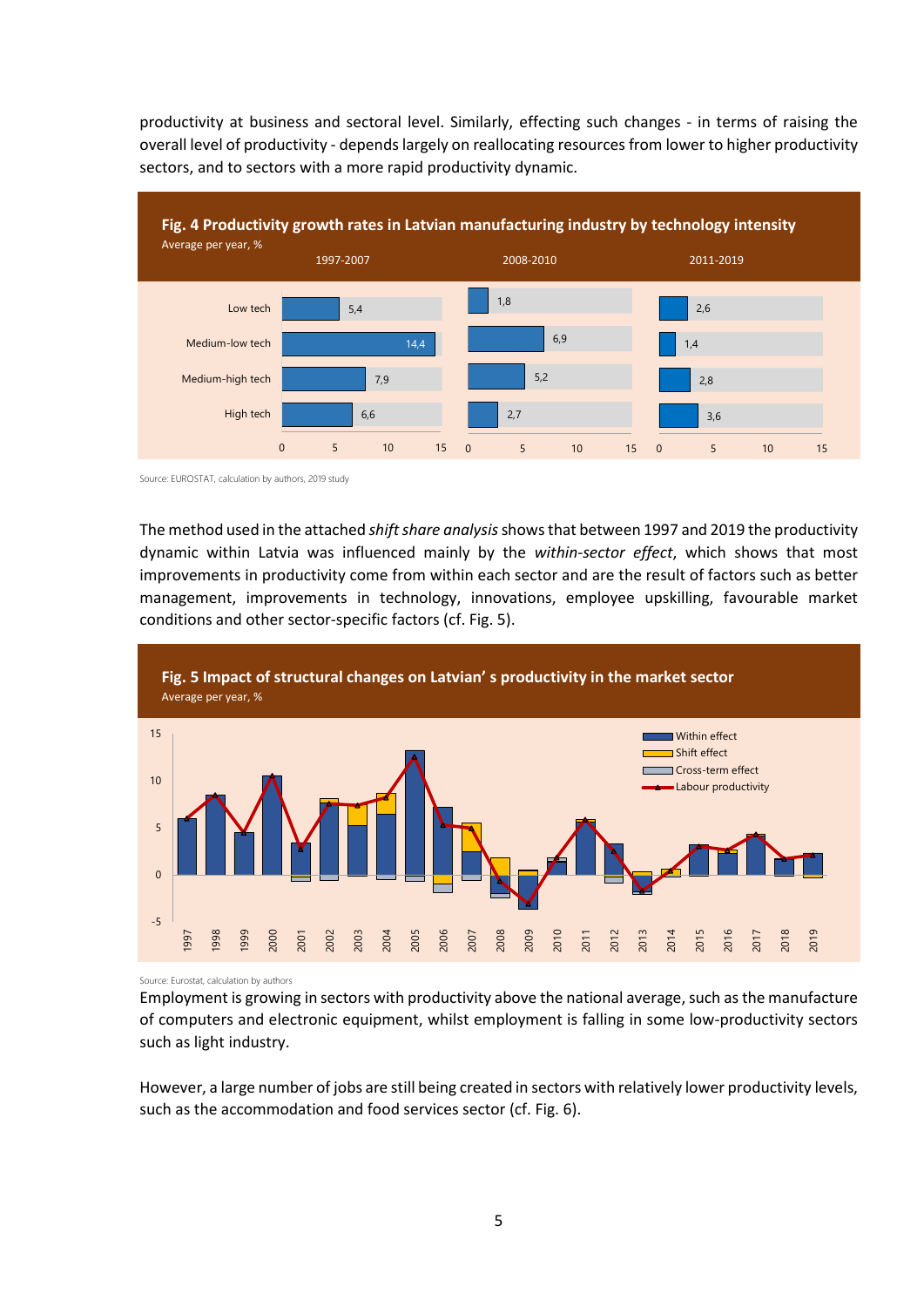

#### Source: Eurostat, calculation by authors

In general, the redistribution of labour resources in Latvia to the benefit of productive sectors is not sufficient to have a significant impact on the faster increase in the overall productivity level within the national economy. As Simon Kuznets concludes, 'it is not possible to achieve a high growth rate per head of population or per worker without corresponding changes of a substantial nature being made to the relative share of certain sectors.'3

Latvia's Achilles heel is innovation. In the *Global Innovation Index 2020*, Latvia came 36th out of 131 countries surveyed<sup>4</sup>. On the *European Innovation Scoreboard 2020*, the 2020 edition of a publication published by the European Commission each year, Latvia came 23rd out of 27 EU countries<sup>5</sup>. In the 2019 world competitiveness rating published by the World Economic Forum, Latvia came 52 out of 141 countries globally in terms of innovation capacity<sup>6</sup>. In the assessment of this pillar, Latvia lags furthest behind not just the EU's innovative economies, but also all EU countries with the exception of Romania.

Low investment in R&D, low overall innovation performance and an average educational performance are negatively affecting Latvia's efforts to achieve higher productivity. Latvia's innovation performance could benefit from the more active involvement of the larger public companies, which have the resources to mobilise major investment capacity. Latvia is lagging behind the EU's innovative economies in the following fields: capacity of research institutions, spending on R&D, international inventions, patent applications and the like.

 $\overline{a}$ 

Kuznets S. 1979. Growth and structural shifts. In: Galenson W, ed. Economic Growth and Structural Change in Taiwan. The Postwar Experience of the Republic of China. Cornell University Press. London

https://www.wipo.int/edocs/pubdocs/en/wipo\_pub<br>https://ec.europa.eu/docsroom/documents/42981

https://ec.europa.eu/docsroom/documents/42981<br>The Global Competitiveness Report 2019. http://w w3.weforum.org/docs/WEF\_TheGlobalCompetitivenessReport2019.pdf

https://stats.oecd.org/DownloadFiles.aspx?HideTopMenu=yes&DatasetCode=STANI4\_2016&lang=en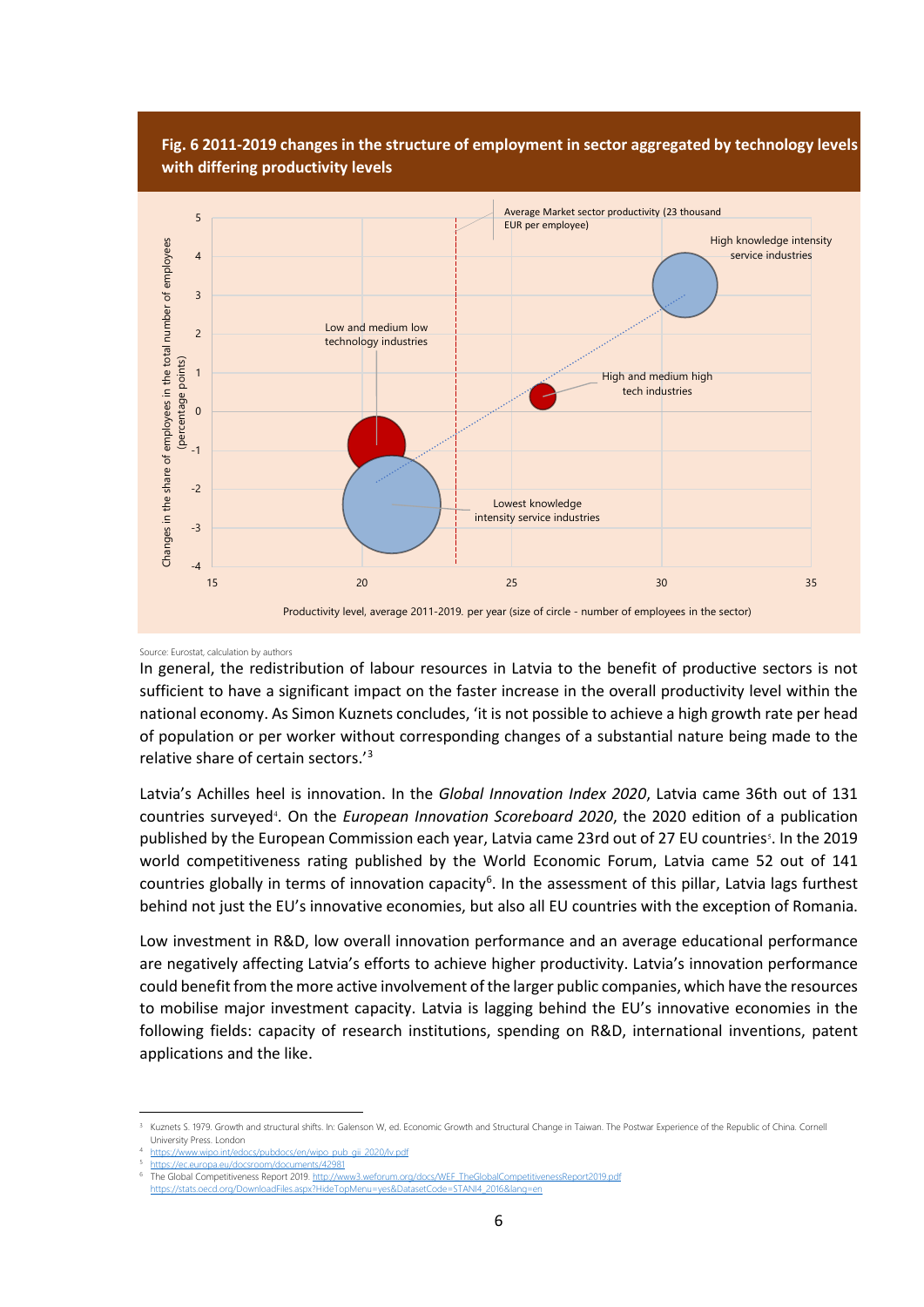If there is to be a breakthrough in the field of innovations, society's attitude must change (innovation is not a hobby, it is an indispensable precondition for an increase in prosperity), so innovations must be given improved stimulus. Likewise, the legal framework of the innovation system must be improved, particularly as regards the duties and responsibilities of stakeholder institutions and NGOs and the system of State aid in the creation, marketing and practical implementation of intellectual property. The State must coordinate the marketing of outstanding innovation products in Latvia. The economic foundations must also be laid, and the legal framework established, for the procurement of innovations.

The full use of digitisation opportunities is fundamental to the maintenance of productivity and the improvement of living standards. In Latvia, a digital divide has come about between city and countryside. Much of Latvia's population lacks the digital skills needed to make effective use of the internet. The integration of digital technologies in businesses is well below the EU average. Basically, Latvia's population is not fully prepared for a digital boom in the economy. Latvia has one of the highest proportions of inhabitants in various age groups with low overall levels of digital skills. This not only leads to a shortage of digital skills on the labour market, but also generally hinders the broader rollout of digital technologies within companies. Core policies must be to increase digital skills for society as a whole, with a specific focus on each target group, to avoid the risk of future imbalances. An overarching strategy for the digitisation of business must be drawn up. An important tool in the digital age is also ongoing dialogue with businesses about the development of new technologies and the impact of trends in the digital economy on the way these work.

Regulation has an important role to play in the digital economy. Policymakers need to be aware that there are areas where there are limited opportunities to apply new business models, so the challenge is how to create regulatory frameworks when new business models come onto the market. The current regulatory models are based on institutional frameworks, whereas operators base themselves not on institutional frameworks but on concrete functions. Key structural policies are streamlining in the field of intellectual property rights (data providers must remain data holders, platforms are markets in themselves, the regulatory framework for platforms, access to infrastructure), new types of employment, international cooperation, particularly as regards taxation of the digital economy, data analysis and the measuring of processes.

The supply and quality of labour play a key role in raising productivity. The main directions for improving the availability and quality of the workforce of relevance to Latvia are: solving the issues of demographics and migration, improving access to quality education at all levels, and stimulating reskilling and upskilling.

In a bid to promote the development of human capital, a number of reforms have been implemented or initiated in Latvia, though their positive impact on overall productivity levels can only be expected in the medium to long term. The main challenges on the Latvian labour market in the medium term relate to the ageing of the workforce and the shortage of labour. The trends towards an ageing workforce will have the greatest impact on the availability of the medium-skilled labour force, particularly in sectors such as transport services and storage, construction, manufacturing, agriculture and trade. Similarly, labour shortages may come about in sectors where demand for higher-skilled labour is expected to increase significantly – professional, scientific and technical services and information and communication services, especially in STEM fields.

To reduce potential labour market imbalances in the future, problems must be tackled together. For example, it is difficult to increase the number of students in natural sciences and engineering if pupils in primary and general secondary education have little knowledge of or interest in the exact sciences.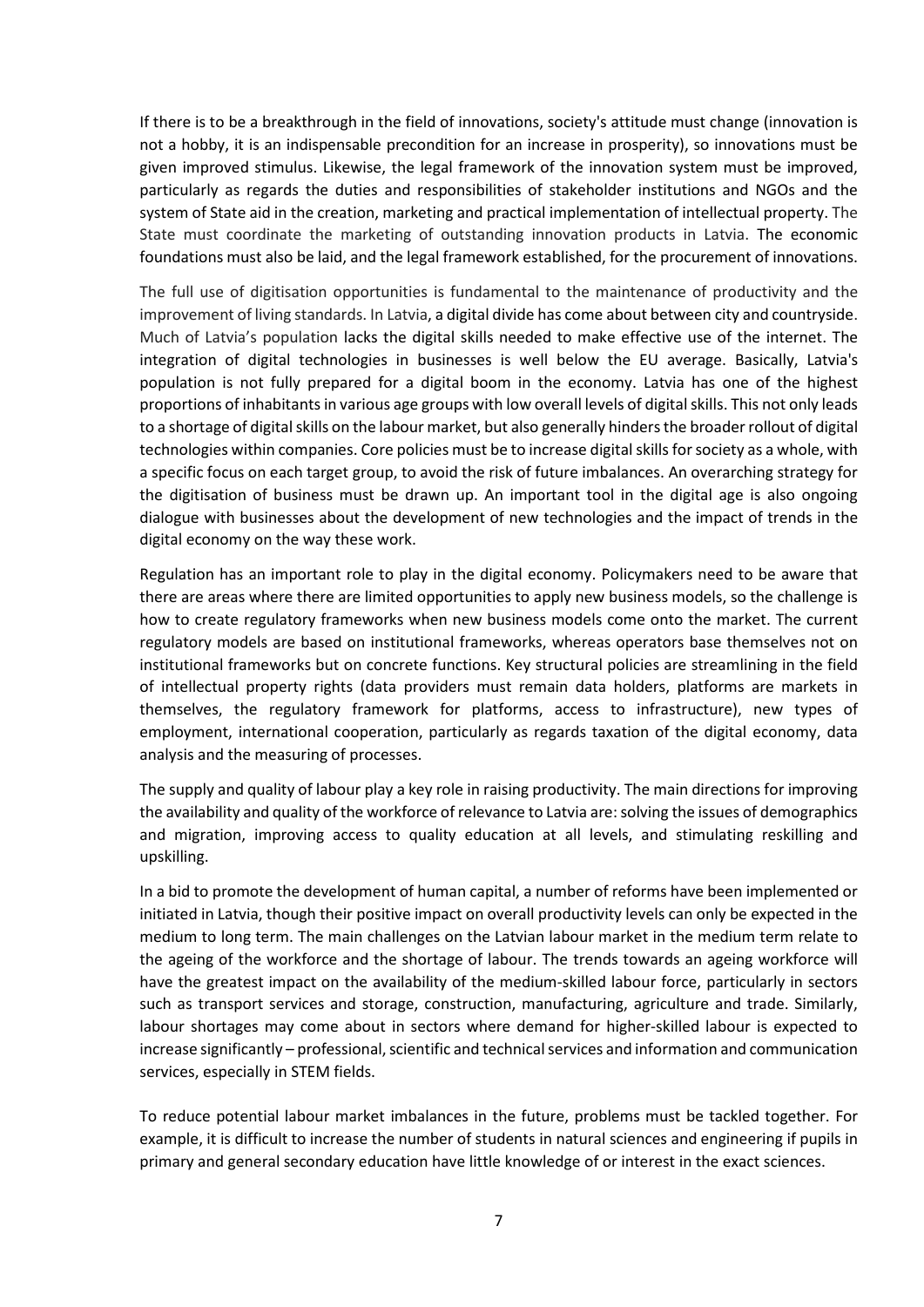It should also be borne in mind that possible options for higher education, secondary, secondary vocational and primary education will have a tangible impact in the long term.

Changes in formal education have relatively little impact on medium-term problems.7

The labour market will be increasingly affected by trends in the digitisation of the economy and automation of jobs. In the coming years an increasing number of jobs can expect to face the trend towards automation, with the biggest job reductions expected in professions with a high proportion of manual and repetitive tasks, as well as in specialised jobs linked to direct service such as sales assistants and cashiers in the retail trade, call operators and similar professions. In the long term, trends in automation are likely to have the greatest impact on the number of medium-skilled jobs. It should be borne in mind that technology polarises the labour market by creating highly skilled, well-paid jobs on the one hand, leaving low-skilled, low-paid jobs on the other, pushing out medium-skilled jobs from the labour market altogether.

As labour shortages are set to become more acute in the future on the labour market, there is a need to strengthen the adult education system in order to ensure the transition of the labour force from nonproductive to growing sectors. The effectiveness of the adult education system will also play an important role in mitigating the negative effects of COVID-19 and increasing the overall productivity of the economy. Reducing unemployment caused by the COVID-19 crisis is a top priority in the short term in terms of expediting recovery from the recession, helping people return to work and containing the risks of long-term unemployment.

The labour force must be helped to transition from sectors which are experiencing large-scale decline and are unlikely to return to pre-crisis levels for a long period of time to sectors that continue to grow even against the backdrop of a spreading pandemic.

The economy is seeing ongoing structural change. In order to anticipate, prepare for and adapt to these changes in a timely manner, the government needs to set up an inter-institutional platform for cooperation, based on analysis, forecasting, future technology trends and dialogue with business, implement proactive changes in the structure of workforce preparation, both in the medium and longterm (prospects for formal education) and in the short term (adult retraining programmes). In addition, the government should raise public awareness of the role of adult education in the individual's career development by encouraging lifelong learning.

# 2. PRODUCTIVITY-ENHANCING POLICIES AND DEVELOPMENT SCENARIOS

Chapter 2 of the 2020 report analyses global technological change, climate change (the Green Deal and the path towards climate neutrality), the impact of the COVID-19 pandemic on economic development and development scenarios.

A number of studies have shown that the global economy as a whole is expected to change significantly. As new benefits emerge, so too will new developmental directions and innovative products and services. Added to this, the COVID-19 crisis is acting as a catalyst for more rapid change. Global technology trends and new EU policy initiatives will also influence the development of the economy in the future. The expected structural changes are closely linked to an increase in productivity, as it is important to facilitate the reallocation of resources to productive sectors, thereby also increasing the overall level of productivity in the economy as a whole.

 $\overline{a}$ 

<sup>7</sup> Ministry of the Economy 2018 Report on medium- and long-term labour market forecasts. Riga 2018, p. 79.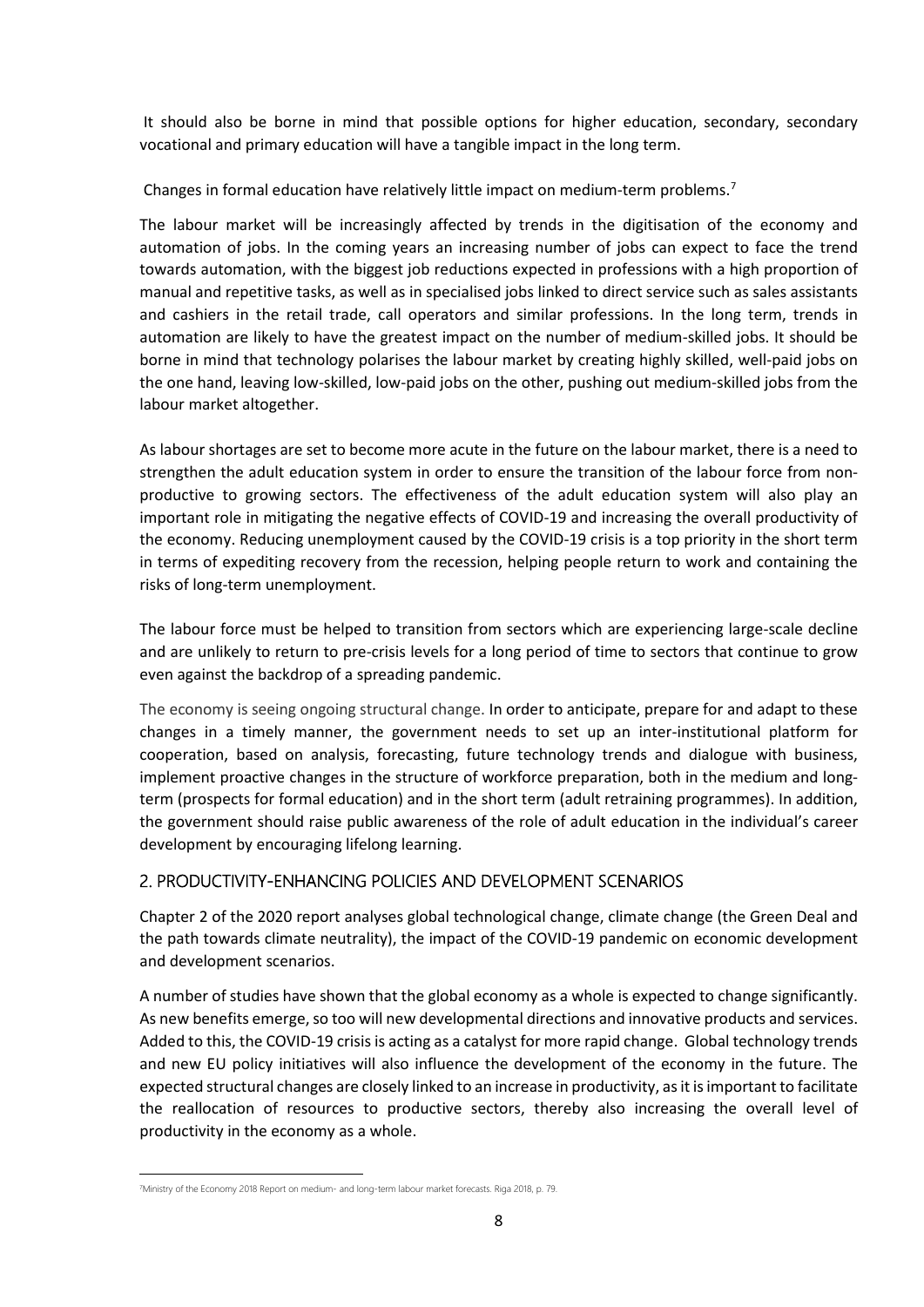Given the impact of COVID-19, rapid technological development and new initiatives in the field of climate, public funds must be invested judiciously if economic capacity is to be maintained in the short term and, in the medium- and long-term, the economy transformed. Data currently available (December 2020) suggest that around EUR 18 billion will be available to Latvia over the next 7-8 years. These funds include both the resources available to tackle the COVID-19 crisis, the resources under the current programming period of the EU funds, the national budgetary investments earmarked in medium-term planning documents, as well as the funding scheduled under the multi-annual EU budget (cf. Fig. 7).



Source: Calculation by authors based on data from EC, Ministry of Finance and Cross-sectoral Coordination Centre

**.** 

To speed up the growth of productivity and secure stable economic growth, it is vital not only to invest available public funds in a sustainable manner, but also to promote an increase in private investment by stimulating credit growth, capital market development and the use of financial instruments. Between 2005 and 2007, on average, private investment was 29.3% of GDP, whereas in recent years the level of private investment has fluctuated between 16 and 17% of GDP. Compared with the 2005-2007 period, the private investment gap is put at EUR 2.4 billion, which has also had a major impact on the slower growth of productivity in recent years.

In order to assess Latvia's economic development prospects post-COVID, <sup>8</sup> the development of the national economy as a whole and of basic sectors of the economy have been modelled up until 2030. The restrictions created by the COVID-19 pandemic have a negative impact on the economy, but the medium-term economic development challenges already set out in policy planning documents, such as the need to increase exports and productivity of Latvian goods and services, remain unchanged.

To generate developmental forecasts for the national 's economy, use was made of the Hermin medium-term model drawn up by the authors and adapted to Latvia's economy. This is based on the traditional Keynesian operating mechanism – output depends on both internal and external demand. However, the model also has features of neoclassical theory. For example, production volumes in the manufacturing sector depend not only on demand but also on price and cost competitiveness. Further, demand for factors of production is determined by the function of CES (*constant elasticity of substitution*), where the capital-labour ratio depends on the relative costs of the factors of production.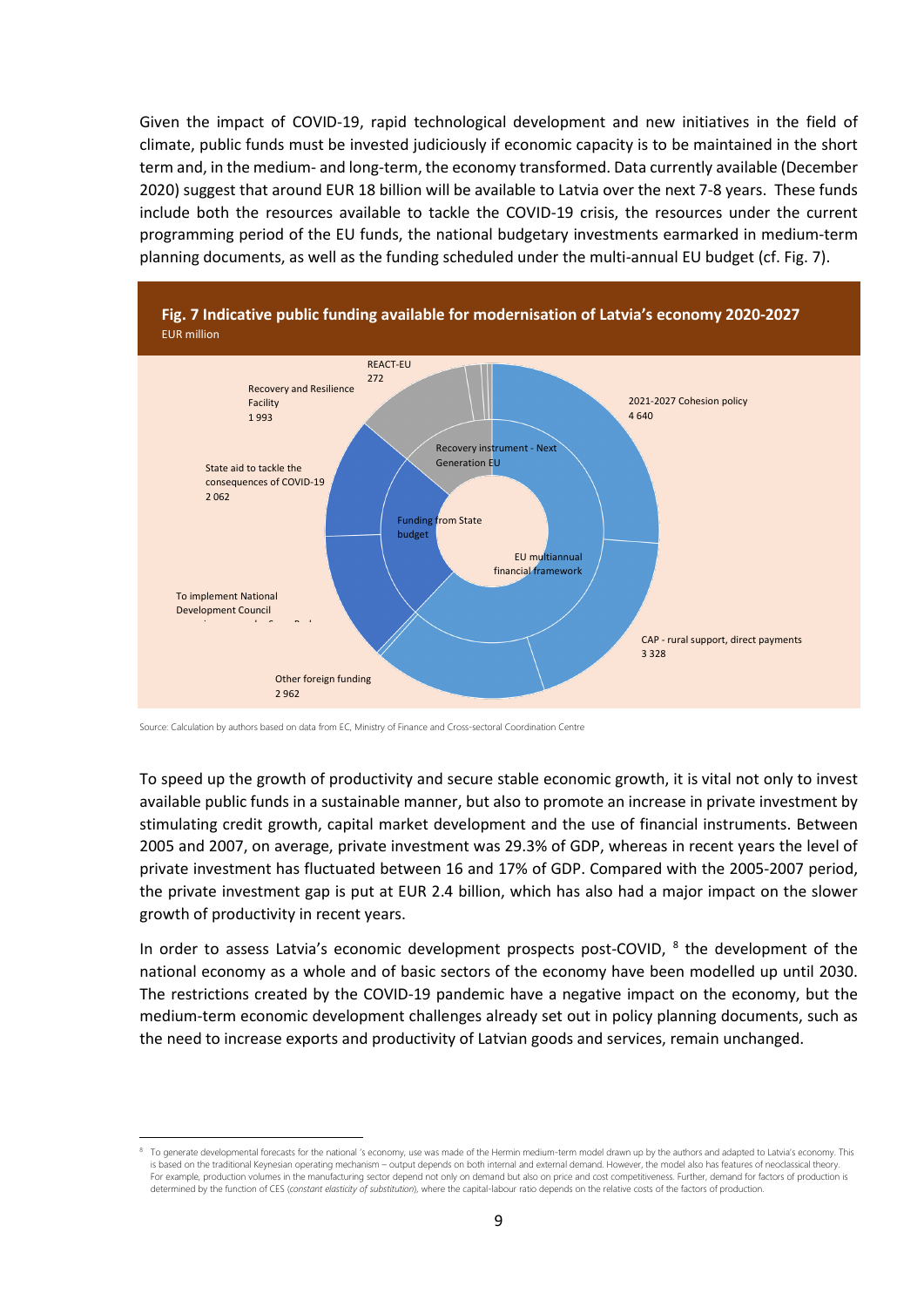Latvia's development modelling examines two development scenarios – the trend and the acceleration scenario –, and assesses the impact of each development scenario on the dynamics of productivity. The basic assumptions made for each scenario are shown in Table 1.

| Element                                  | <b>TREND SCENARIO</b><br>productivity increases in line with trends to date                                                                                                                                                                                                           | <b>ACCELERATION SCENARIO</b><br>investment and State aid contribute towards transition to higher level of<br>productivity                                                                                                                                                                                                                                                                                                                                                                                                                                                                                                               |
|------------------------------------------|---------------------------------------------------------------------------------------------------------------------------------------------------------------------------------------------------------------------------------------------------------------------------------------|-----------------------------------------------------------------------------------------------------------------------------------------------------------------------------------------------------------------------------------------------------------------------------------------------------------------------------------------------------------------------------------------------------------------------------------------------------------------------------------------------------------------------------------------------------------------------------------------------------------------------------------------|
| <b>EXTERNAL</b><br><b>ENVIRONMENT</b>    | Spread of Covid-19 continues in waves until<br>effective vaccine developed Situation normalises<br>at end of 2021                                                                                                                                                                     | Spread of Covid-19 continues in waves until effective vaccine developed<br>Situation normalises at end of 2021                                                                                                                                                                                                                                                                                                                                                                                                                                                                                                                          |
| IMPACT OF COVID-<br>19                   | Hardest hit sectors recover slowly. May take<br>several years to return to pre-crisis volumes<br>Economic transformation process is sluggish                                                                                                                                          | Business seek solutions by shifting operations from hardest hit areas to new<br>niche operational areas.<br>In trade, e-commerce practices evolve.<br>Flexible forms of work maintained                                                                                                                                                                                                                                                                                                                                                                                                                                                 |
| <b>INVESTMENTS,</b><br><b>TECHNOLOGY</b> | Maintenance of existing business models                                                                                                                                                                                                                                               | Investment of available financial resources to bridge the productivity gap<br>vis-a-vis technologically advanced countries. Investments not just in<br>improving technological innovation, but also in improving management of<br>production processes<br>Volume of private investment rises to 25% of GDP by 2027                                                                                                                                                                                                                                                                                                                      |
| INNOVATION,<br><b>RESEARCH</b>           | Investment in R&D continues to grow slowly.<br>Latvia continues to be in a weaker position vis-a-<br>vis EU countries.                                                                                                                                                                | Funding for R&D increases significantly, reaching 1.5% of GDP by 2027.<br>Increase in share of companies' own expenditure on research.                                                                                                                                                                                                                                                                                                                                                                                                                                                                                                  |
| <b>DIGITISATION</b>                      | The launch of initiatives by individual companies<br>(5G, genes, smart city) will continue, but the gap<br>continues to widen between digital leaders and<br>businesses that are slow to make use of digital<br>solutions.                                                            | In keeping with each company's level of digital maturity, a continuous<br>process of deployment of digital technologies is taking place. New products<br>and market niches into are coming being.<br>Also, EUR 250 million are scheduled to be invested in digitising business by<br>2027.                                                                                                                                                                                                                                                                                                                                              |
| <b>GREEN DEAL</b>                        | Latvia imports green technologies to comply with<br>environmental requirements                                                                                                                                                                                                        | Timely reorientation and preparation for change. Finding new business<br>niches to develop and export green technologies.                                                                                                                                                                                                                                                                                                                                                                                                                                                                                                               |
| <b>HUMAN CAPITAL</b>                     | In the medium term, the discrepancy between<br>supply and demand on the labour market<br>continues to grow.<br>Public involvement in adult learning remains<br>around the 7-8% level.<br>Market is dominated by relatively short training<br>courses to increase general competences. | Extra EUR 150 million public and private investment per year to upgrade<br>skills.<br>State-subsidised training programmes lasting 6-9 months to reskill<br>workforce towards sectors with higher growth potential.<br>Adult education on offer to provide all sections of general public with<br>instruction in state-of-the-art digital technologies, thereby reducing the risk<br>of rise in inequality.<br>Active involvement of employers in upskilling existing workers, as well as<br>developing new skills clusters to enable people to qualify for new jobs<br>against a backdrop of economic transformation and robotisation. |

# **Table 1. Basic assumptions for Latvia's development scenarios**

In the Trend scenario, current trends are maintained, growth in GDP in coming years (2022-2024) could reach 3.9% annually, but growth rates will slow thereafter to 2.5%. In this scenario, the pre-Covid-19 level (2019) is attained in 2022. The economy, by contrast, takes until 2027 to return to the pre-crisis growth level.

Under the Acceleration scenario, which provides for technology-driven competitive edges, efficiency of production, innovation and the ability to adapt to exploit the potential of global change, economic growth might peak at 5.3% per annum on average between 2021 and 2024, falling to 3.7% annually for the remainder of the decade (cf. Fig. 8).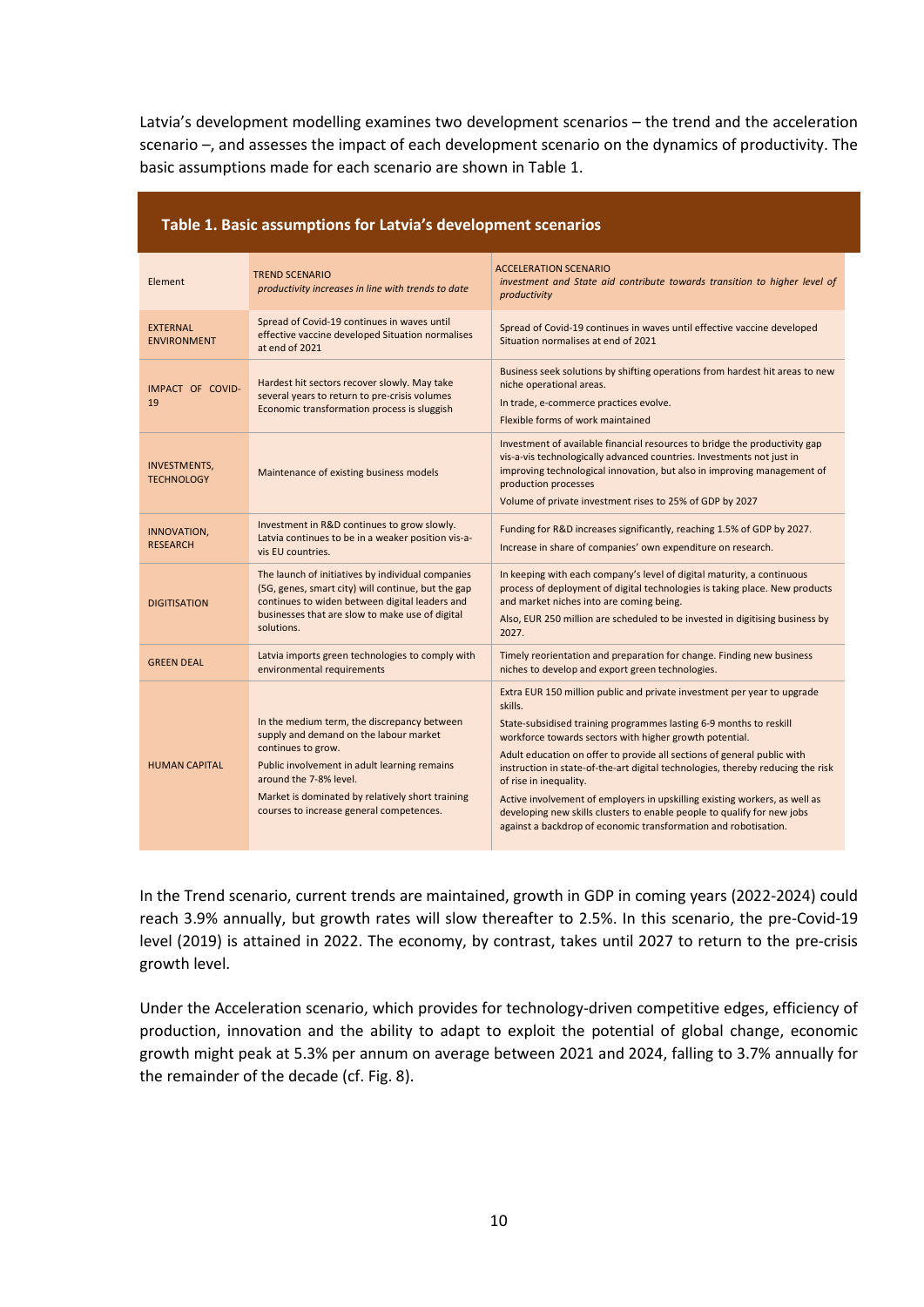

Source: CSB [Central Statistical Bureau], calculations by authors

Overall, the calculations show that the deployment of newer technologies, the development of innovative products and services and the broader use of digital solutions and improved process efficiency have a significant impact on the faster growth of sectors and of the economy as a whole.

Under both development scenarios, productivity is the main driver of growth. However, a significant factor in ensuring faster growth is also solving labour supply problems. Investment in human capital has a key role to play. It is critically important to provide high-growth and productive sectors with labour, which necessarily means overhauling current adult education programmes and encouraging the labour force to move from less to more productive sectors.

# 3. PRODUCTIVITY-ENHANCING STATE AID CRITERIA

In Chapter 3 of the 2020 report, data are used from the ORBIS database to draw up criteria for enterprises to receive State aid (with a view to promoting productivity).

ORBIS is the world's largest database at company level, and is maintained by *Bureau Van Dijk*, a subsidiary of *Moody's Analytics*. As of autumn 2020 ORBIS contained data on some 375 million companies around the world. Data from the ORBIS database are widely used in academic research.

The ORBIS database contains information on 418 000 Latvian companies between 2011 and 2018 or 2019 (data for 2019 are still missing for some companies). For the purposes of this study, the analysis is limited to those companies that were engaged in economic activity for at least a year between 2011 and 2018. There were around 167 000 of these. Enterprises that were not economically active during this period were also excluded from further analysis.

Economically active enterprises on which information is available in the ORBIS database accounted for over 714 000 jobs in 2018, which is 79% of the total jobs in the country. Most of these companies also have data available for the calculation of productivity, so it was possible to calculate labour productivity for enterprises, accounting for over 630 000 jobs.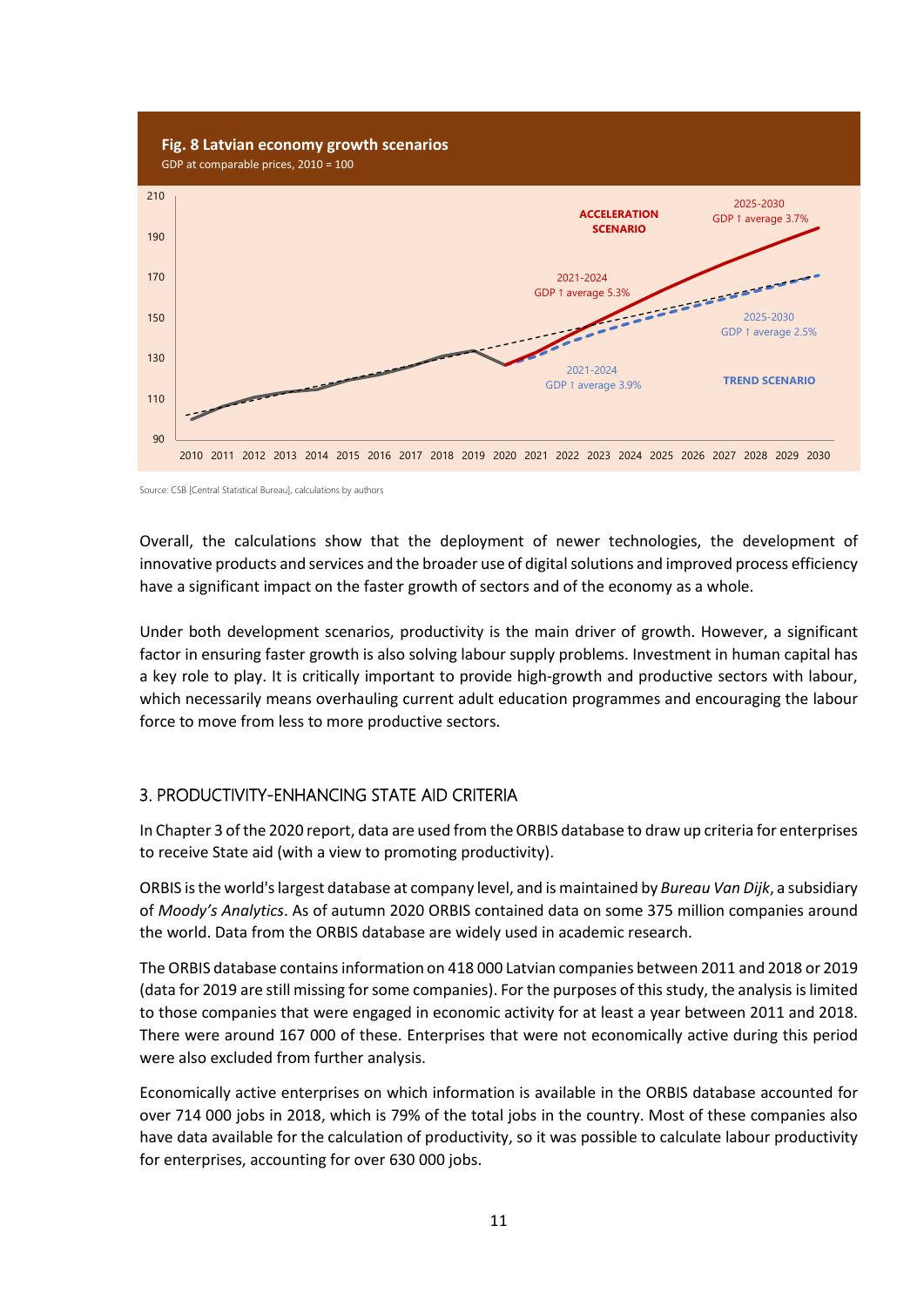In most sectors of the economy, the data available in the ORBIS database virtually match CSB data on jobs. The ORBIS database also gives a representative regional breakdown, include two-thirds of jobs in Latgale and up to 90% of jobs in Pierīga.

In this study, productivity is defined as added value per employee<sup>9</sup>. Value added was also calculated on the basis of company profit and staff costs<sup>10</sup>. In order to obtain real indicators (in 2015 prices) from the nominal indicators in the ORBIS database (in prices for the reporting year), GDP deflator was used. This type of productivity calculation is widely use in academic literature (e.g. Chevalier et al.  $(2012)^{11}$ , Hadengue and Warrin (2013)<sup>12</sup>, Barnett et al. (2014)<sup>13</sup>).

Most productive enterprises were selected using factors influencing productivity, such as company age, size, sector and location. These factors are often used in academic studies. For example, De Kok et al.  $(2006)^{14}$  evaluate the quadratic link between the age of a company and its productivity. Coad et al.  $(2016)^{15}$  explore whether younger companies are more geared to innovative solutions that promote productivity. Cucculelli and Mannarino (2019)<sup>16</sup> investigate the impact of company age and ownership on productivity. Biesebroeck  $(2005)^{17}$  concludes that companies with more employees are more productive. Diaz and Sanchez  $(2008)^{18}$  investigate the link between business size and technical advancement and productivity. Aiello et al. (2014)<sup>19</sup> look into whether there is a correlation between a company's location, investment in R&D and level of productivity. Yang  $(2020)^{20}$  compares productivity and viability in businesses located in large and small cities. Rizov and Walsh (2010)<sup>21</sup> analyse level of productivity in terms of a company's distance from a major city.

The study concluded that there is a positive correlation between productivity and business size  $-$  the more employees a company has, the more productive it is. For example, in large companies (more than 250 employees), productivity is 50% higher than in small companies (11-50 employees).

However, there are significant variations in productivity between companies within the same group. Thus productivity in some micro-enterprises (10 employees or fewer) is greater than in many large companies. Also, the distribution of corporate productivity shows a marked positive asymmetry. This is the case where a small number of enterprises are highly productive, basically pushing up the average productivity indicator for this group of companies; for the bulk of enterprises, by contrast, productivity is below average (i.e. median productivity is less than average productivity). This is particularly

<u>.</u>

https://www.tandfonline.com/doi/pdf/10.1080/00343401003713449?needAccess=true

<sup>&</sup>lt;sup>9</sup> The ORBIS database does not contain information on hours worked or workload.<br><sup>10</sup> For the majority of enterprises, staff costs were not available. In such cases, staff costs were assumed to account for 70% of the compa administrative costs is the Lursoft database.<br><sup>11</sup> Chevalier, P.-A., Lecat, R., Oulton, N. (2012). Convergence of Firm-Level Productivity, Globalisation, Information Technology and Competition: Evidence from France, Econom

Letters, 116(2), pp. 1-44. https://www.sciencedirect.com/science/article/abs/pii/S01651765120006

<sup>12</sup> Hadengue, M., Warrin, T. (2013). Patterns of Specialization and (Un)Conditional Convergence: The Cases of Brazil, China and India, CIRANO – Scientific Publications, 2013s-17, pp. 1-31.

https://papers.ssrn.com/sol3/papers.cfm?abstract\_id=2326584<br><sup>13</sup> Barnett, A., Chiu, A., Franklin, J., Sebastia-Barrel, M. (2014). The Productivity Puzzle: A Firm-Level Investigation into Employment Behaviour and Resource A Bank of England Working Paper No. 495, pp. 1-36. http employment pdf

<sup>14</sup> De Kok, J., Brouwer, P. (2006). On the relationship between firm age and productivity growth, Scientific Analysis of Entrepreneurship and SMEs, EIM Research Report No. H200617, 5-29. https://www.researchgate.net/publication/5012594. On\_the\_relationship\_between\_firm\_age\_and\_productivity\_gro

<sup>15</sup> Coad, A., Segarra, A., Teruel, M. (2016). Innovation and firm growth: Does firm age play a role? Research Policy, 45(2), 387-400.

https://www.sciencedirect.com/science/article/abs/pii/S0048733315001687 <sup>16</sup> Cucculelli, M., Mannarino, L., Pupo, V., Ricotta, F. (2014). Owner-Management, Firm Age, and Productivity in Italian Family Firms, *Journal of Small Business Management*, 52 (2), 352- /ahs/10.1111/ishm.12103

<sup>17</sup> Van Biesebroeck, J. (2005). Firm Size Matters: Growth and Productivity Growth in African Manufacturing, *Economic Development and Cultural Change*, 53 (3), 545-583.

w istor.org/stable/10.1086/426407?seq= <sup>18</sup> Diaz, M. A., Sanchez, R. (2008). Firm size and productivity in Spain: a stochastic frontier analysis, *Small Business Economics*, 30 (3), 315-323.

https://www.jstor.org/stable/40650914?seq=1<br><sup>19</sup> Aiello, F., Pupo, V., Ricotta, F. (2014). Explaining Total Factor Productivity at Firm Level in Italy: Does Location Matter? Spatial Economic Analysis, 9 (1), 51-70.

df/10.1080/17421772.2013.863428<sup>2</sup> <sup>20</sup> Yang, Y., Mukhopadhaya, P., Yu, Z. (2020). Relationship between city size and firm productivity – A new interpretation using the Chinese experience, Economic Modelling, Vol.93, 546-558.

https://www.sciencedirect.com/science/article/abs/pii/S0264999320311937

<sup>21</sup> Rizov, M., Walsh, P. P. (2011). Is There a Rural–Urban Divide? Location and Productivity of UK Manufacturing, Regional Studies, 45 (5), 641-656.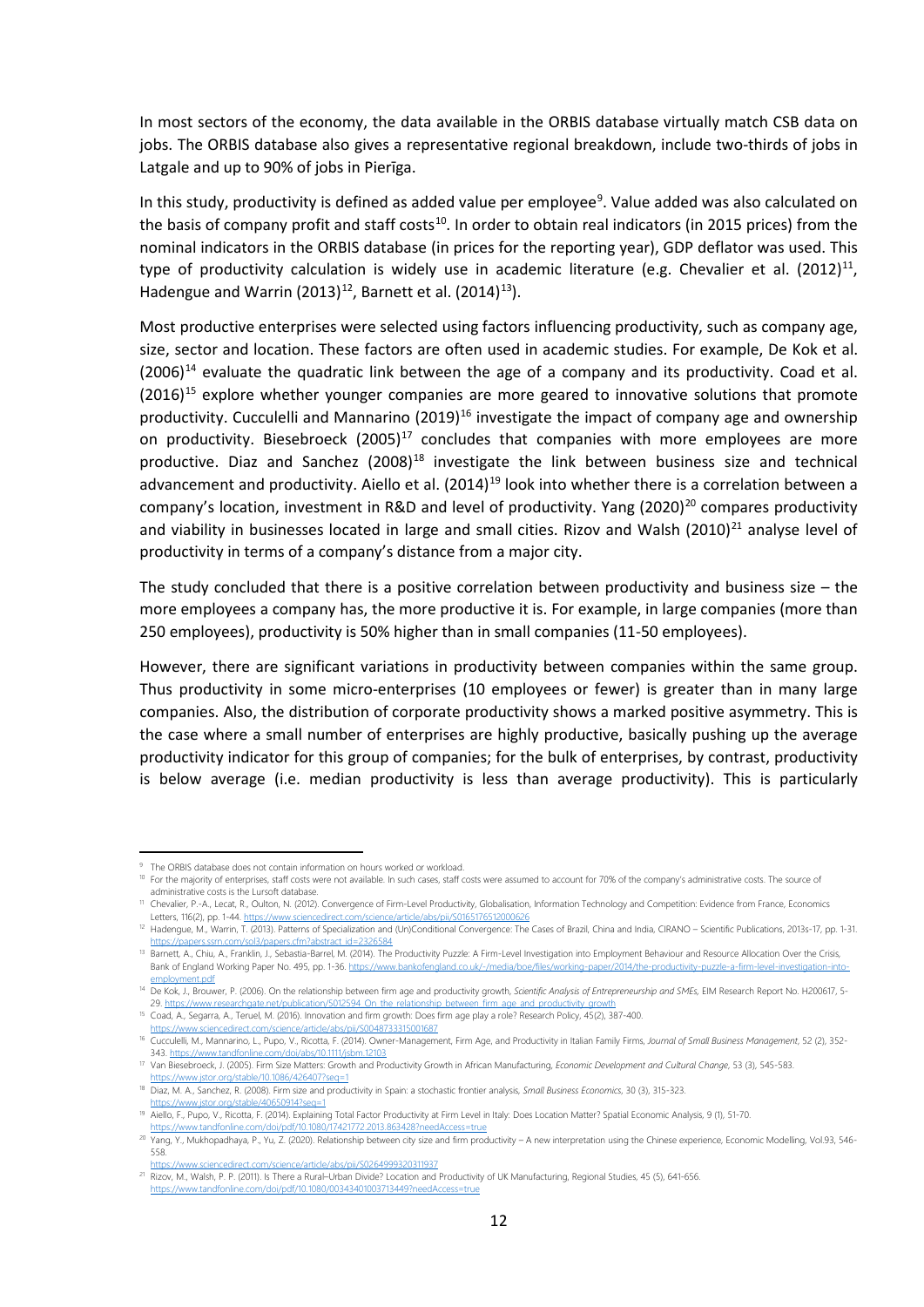

pronounced in a group of large companies where three quarters of employees work in companies with below-average productivity.

b) distance of postcode areas to the nearest large city in Latvia (lighter colour denotes location closer to large cities)



Notes. Fig (a) shows productivity level for 50%, 75% and 90% of enterprises in each group. Enterprises were weighted by number of employees. Source: Calculations by authors based on data from ORBIS base.

The study looked at the link between productivity and company age. Data from the ORBIS base show that a business's productivity tends to increase with age. The level of productivity in the first few years of a business's operation is generally comparatively low, and generally greatest after it has been operating for 10-15 years. Again, however, each group of businesses shows considerable variations in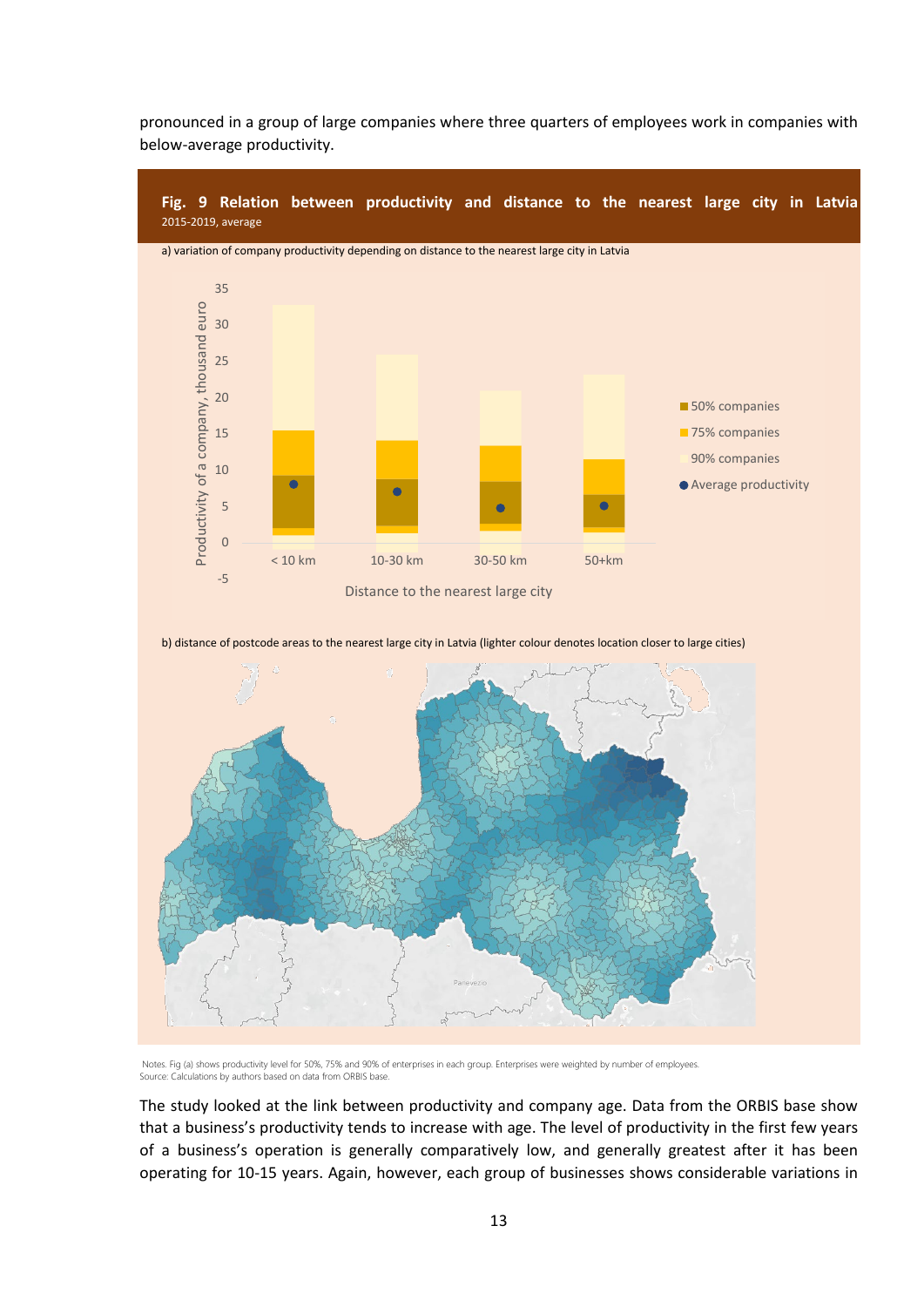both productivity and a positive asymmetry in the breakdown of constituent enterprises (particularly in businesses that have been operating for more than 10 years). It can therefore be concluded that although larger and older companies are more productive, the age and size of the enterprise are not decisive factors of productivity.

Study results show that the closer a business is to Riga or another large Latvian city, the more productive it is. For example, the average level of productivity for a company that is within a 10 km radius of the centre of Riga is almost twice that of a company located more than 100 km from Riga. . And a company that is less than 10 km from a large Latvian city is on average 1.6 times more productive than a company located further than 50 km from a major Latvian city(cf. Fig. 9). However, here again, there is a significant range of productivity within each group of companies, as well as a marked positive asymmetry in the distribution of corporate productivity. Particularly, for a majority of companies, productivity is below average, both in Riga and in other regions.

Data from the ORBIS base also confirm that productivity differs significantly between companies, even within the same economic sector and sub-sector.

For example, although the manufacturing industry is on average characterised by a rather modest level of productivity, for several companies productivity exceeds the average indicator for enterprises in the information and communications sector.

By the same token, notwithstanding the relatively low level of productivity in the food industry, a number of food businesses are more productive than timber processing or pharmaceutical companies.

The study went on to analyse the simultaneous impact of the above-mentioned factors on company productivity. Multi-factor regression results confirm the negative correlation between the productivity of companies and their distance from economic centres. For example, as distance increases by 1% from Riga, productivity falls by up to 0.15% (all other factors influencing productivity being equal). Likewise, an enterprise's size and age have a non-linear relationship with productivity: the bigger the company, the less any additional increase in the number of employees will be associated with increased productivity. The assessment of the models also took into account the fact that companies in different sectors tend to have different productivity. The above-mentioned factors taken together explain as much as 19% of the differences in productivity of companies in the medium term, leaving most of the productivity gap between companies unexplained.

Data from the ORBIS base were used to define three scientifically vindicated State aid criteria to promote productivity (one basic criterion and two additional criteria). The first is whether, in the medium term, the company has been able to deliver higher productivity than competitors comparable in terms of size, age, sector and location. This basic criterion ensures that State aid goes to enterprises that are most likely in future to post high productivity. The second (additional) criterion is whether the company belongs to a group of companies with a high likelihood of remaining economically active. Research shows that a greater likelihood of remaining economically active is enjoyed by companies in the manufacturing industry and older companies with more than 10 employees. The third (additional) criterion is whether a considerable portion of economic activity is carried out in areas with high unemployment. The relative importance of these three criteria may change depending on which phase the economic cycle is in. For example, during a period of economic crisis, as the importance of maintaining jobs increases, so too may the importance of criterion number three. Conversely, during a period of economic expansion, the first criterion may assume greater importance.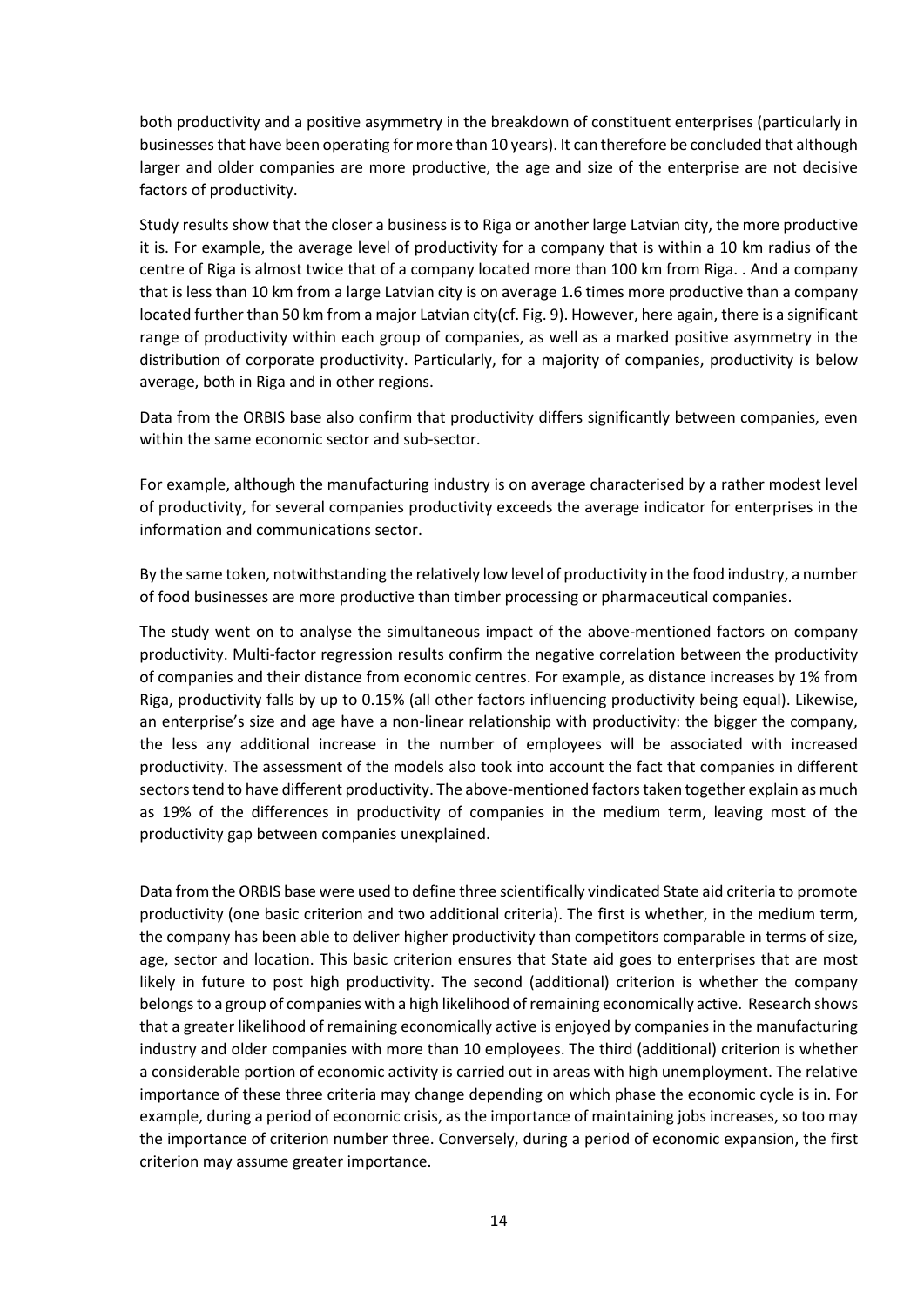Further analysis is required of the use of other criteria (export capacity, inclusion in an ecosystem, generation of high value added, etc.).

# **Box 1. Limitations of the study and proposed further studies**

This study has a number of limitations, caused by the unavailability of data and the tight deadline for devising the project; these should be borne in mind in followup studies.

Firstly, the ORBIS database does not contain information on exports and imports by Latvian companies. There is no other publicly available database – not even Lursoft, firmas.lv etc – with a breakdown of enterprise by data on foreign trade. The export capacity of companies is an important indicator for inclusion in the list of State aid criteria. Thus, in order to analyse company export capacity, access is needed to the CSB's non-public databases.

Secondly, there are several definitions of productivity, and this study used just one: value added per employee. To check the stability of the study findings against a selected productivity indicator, subsequent studies should also use total factor productivity as an indicator of productivity. It should be noted that there are several approaches in scientific literature to calculate total factor productivity at enterprise level, making the calculation very time-consuming.

Thirdly, follow-up studies may analyse the impact of other factors (such as the presence of foreign owners or the creation of company ecosystems) on company productivity. However, it must be acknowledged that the endogenous nature of these factors (the cause-effect link with productivity is most likely mutual) may limit their usefulness in drawing up criteria for State aid policy.

Fourthly, the scale of research to generate microdata on the productivity of companies may also be international. ORBIS data can be used to analyse why the Latvian economy is lagging behind Estonia's and Lithuania's in terms of productivity (and per capita GDP). For example, this might have to do with the fact that Latvia has comparatively few enterprises with high productivity, or the fact that Latvia has a comparatively large number of enterprises with low productivity – recommendations for State industrial policy in these cases would be different.

# 4. FISCAL SUSTAINABILITY

Chapter 4 of the 2020 report looks at the State fiscal policy response to the Covid-19 pandemic and fiscal sustainability.

It concludes that active intervention by the State with fiscal policy instruments was needed to overcome the crisis caused by the Covid-19 pandemic. This is one of the aspects in which the economic crisis caused by the Covid-19 pandemic differs from the global financial crisis of 2008. Whereas the global financial crisis was caused by the overheating of the economy as a result of excessive aggregate demand in both Latvia and around the world- that was overcome by consolidating expenditure; the key to overcoming the COVID-19 crisis is the government fiscally stimulating the economy and socially protecting the population. The EU's general exemption clause of the EU stability and growth pact was activated, allowing the general government budget deficit to be increased in 2020 by the amount needed to reduce the economic damage caused by the Covid-19 pandemic. EU rules on State aid also allowed financial aid to be provided to enterprises. <sup>22</sup> Overall, international organisations have proposed three key criteria for State fiscal policy in these economic circumstances: (i) It must be timely (in this case, be as rapid as possible), (ii) it must be clearly targeted at all sectors of the economy and social fields and (iii) it must be for a limited period of time.

The actions by the government during the crisis situation in the first six months of 2020 met all the abovementioned criteria and recommendations by international organisations. The first State aid reached its beneficiaries as early as March. The aid was aimed at all economic sectors and all residents. Initially, most of the support instruments were scheduled to operational till the end of 2020, but the second wave of Covid-19 meant that a number of aid deadlines have been extended to 2021.

As in most countries, the fiscal policy of the Latvian government during the Covid-19 economic downturn was two-pronged: to support demand and to protect supply.

 $\overline{a}$ <sup>22</sup> https://ec.europa.eu/competition/state\_aid/what\_is\_new/sa\_covid19\_temporary-framework.pdf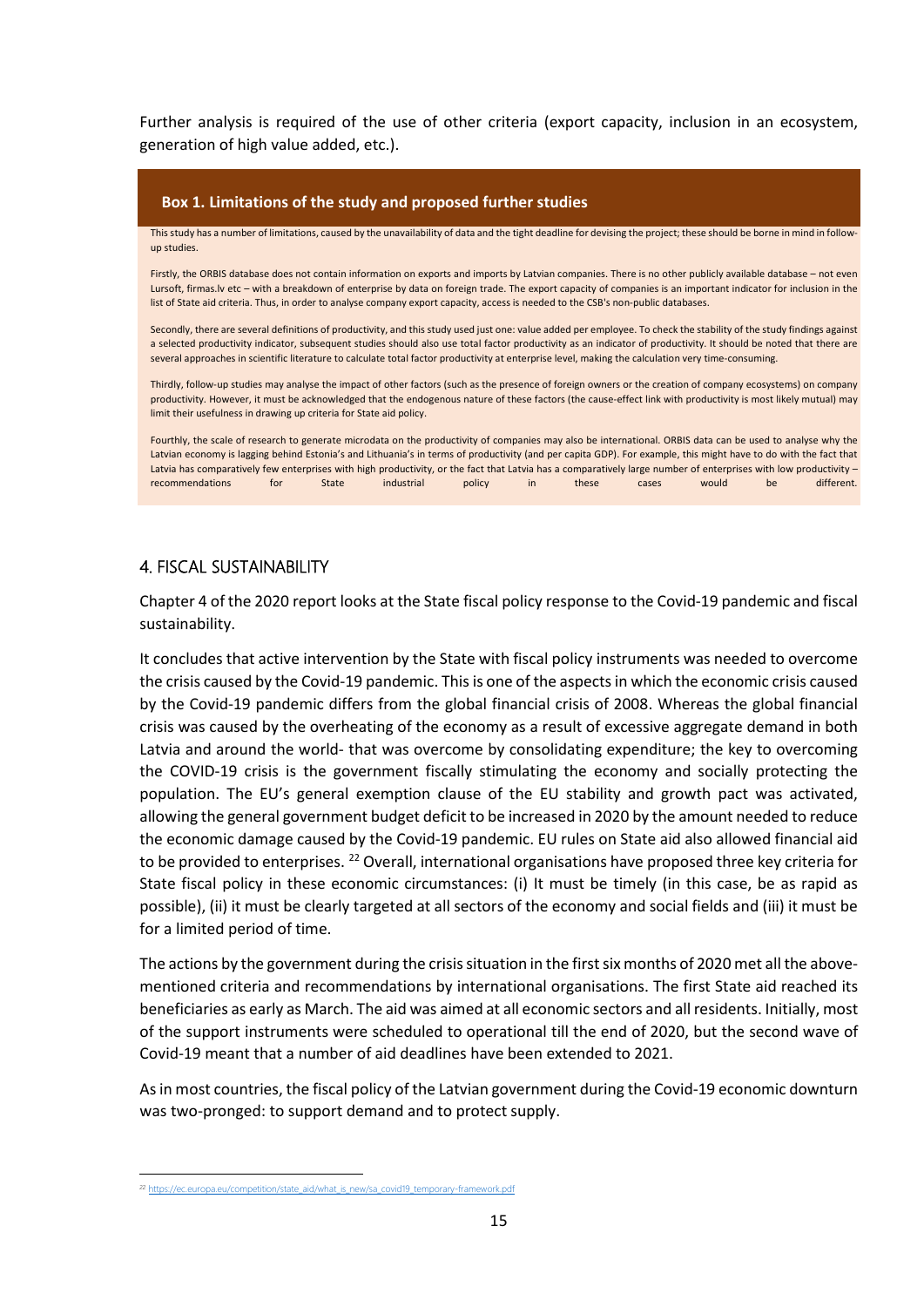The latter was achieved by introducing a range of support measures to protect residents and businesses from insolvency and bankruptcy. Ministry of Finance figures show that by 20 September 2020, the government had provided aid measures in amount of EUR 3.14 billion, or 11.1% of GDP $^{23}$ . Aid measures are divided into discretionary measures (direct impact) and liquidity measures (indirect impact). The former have a direct impact on the general government balance, most often in the form of budgetary expenditure or tax cuts. Liquidity measures (guarantees, loans), by contrast, have little impact on the general government balance in the short term, although in the medium term they may affect the budgetary balance if a loan is not repaid or a guarantee is activated. The Ministry of Finance groups measures into five areas: – (i) taxation, (ii) benefits (iii) loans and guarantees, (iv) sectoral aid and (v) EU financial aid<sup>24</sup>. Most of the aid was granted in the form of loans and guarantees (38%), but comparatively little in the form of benefits (just 5%) (cf. Fig. 10).



Source: State Chancellery data and Ministry of Finance study

**.** 

The study looked <sup>25</sup> at the impact of State aid on the general government balance by aid beneficiary, with redeployment of EU financing and EU fund overcommitments factored in. Fig. 11 shows that, in relative terms, the bulk of aid (58%) was received by State enterprises and State-related sectors, including public health protection. A particularly large amount went to the air transport sector, which for several months was effectively paralysed by the Covid-19 crisis. Major aid is planned for the public transport and healthcare sector. Most of the aid to residents and the labour force also relates to aid to enterprises, as this is designed for training programmes for the labour force provided by businesses, and enterprises benefit from the reskilling or upskilling of workers.

<sup>23</sup> Explanatory notes to the 2021 State budget. Part 2 Fiscal overview. Available at: https://www.fm.gov.lv/files/valstsbudzets/FMPask\_2\_121020\_proj2021.pdf, viewed 10/10/20

<sup>&</sup>lt;sup>24</sup> Explanatory notes to the 2021 State Budget, Part 2 (Fiscal overview): https://www.fm.gov.lv/files/valstsbudzets/FMPask\_2\_121020\_proj2021.pdf, viewed 10/10/20<br><sup>25</sup> Fiscal discipline monitoring, available at: https://fd <sup>25</sup> Fiscal discipline monitoring, available at: http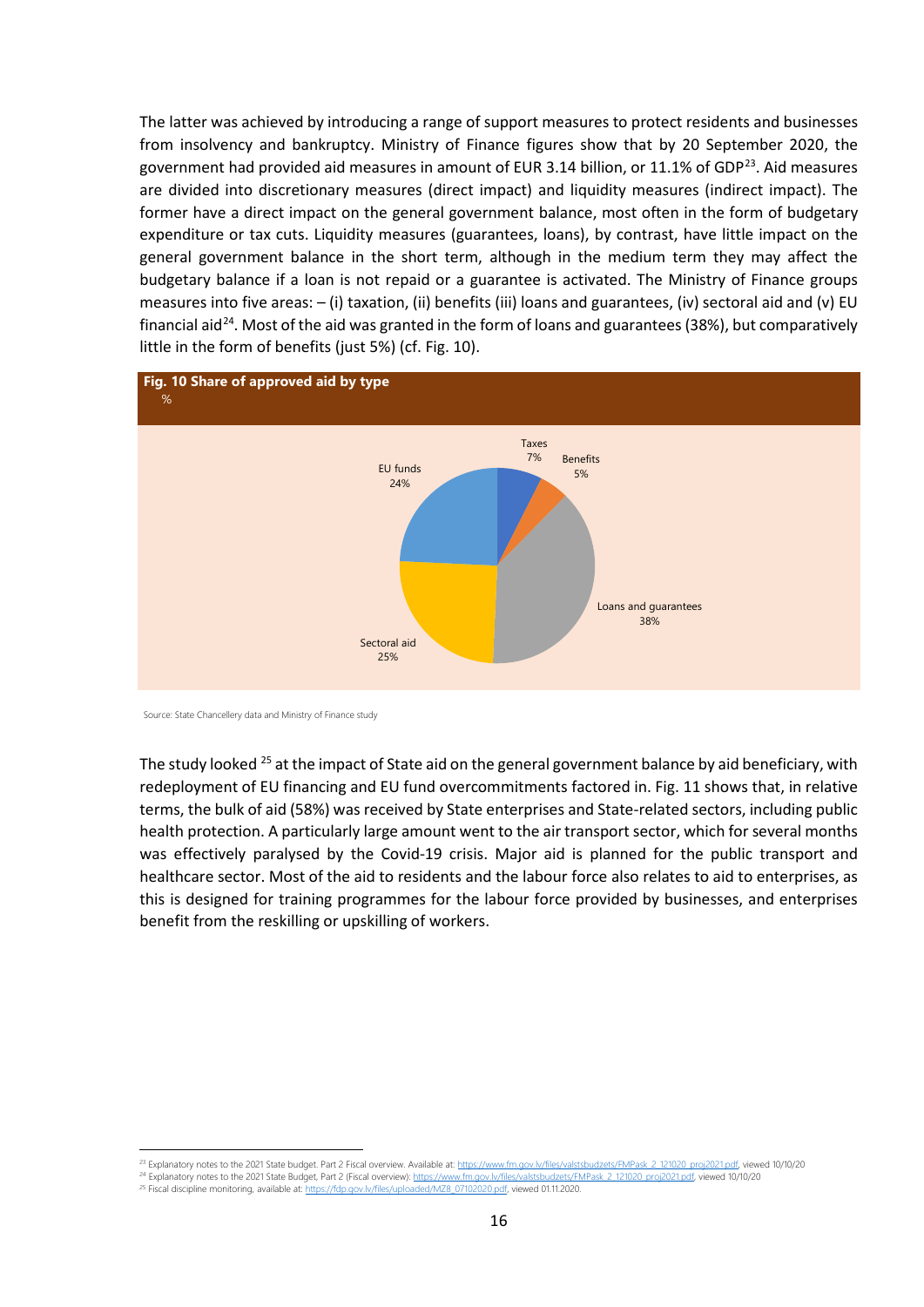

## Source: Fiscal Discipline Council

The study looked more closely at three areas of State aid: (i) taxation, (ii) loans, guarantees and capital, and (iii) furloughing.

Four types of aid in the taxation field were planned as liquidity support measures for enterprises: (i) extension of deadlines for payment of property tax, (ii) faster reimbursement of VAT, (iii) waiving payments of personal income tax, and (iv) extension of deadlines for payment of taxes. The Ministry of Finance currently estimates that the faster refund of VAT and the waiving of PIT advances would together provide liquidity support totalling 0.33% of GDP by the end of 2020. However, the bulk of support in the field of taxation was planned in the form of the extension of tax deadlines, worth 0.84% of GDP. The Ministry of Finance estimates that around 30% of tax due for which a general extension was granted will never be paid.

Fig. 12 shows that tax payment extensions have generally reached the sectors most affected by the Covid-19 crisis. The trade sector has received most support in terms of tax payment deadlines (29%), having suffered significantly from the crisis, with a 9% decrease in the value added of the sector (in constant prices compared with the second quarter of 2019). Given the sector's high share of value added (13.6%), the relatively high share of tax support (29%) is appropriate. The sectors most affected by the crisis – the arts, entertainment and recreation (which have seen their GDP fall by 46%) and hospitality and catering (a fall of 63%) – generate comparatively little value added, but receive sizeable support. A comparison of the amount of tax aid received and the value added generated by a sector shows the largest beneficiaries to be the trade sector (29%) and the smallest beneficiaries to be commercial services firms.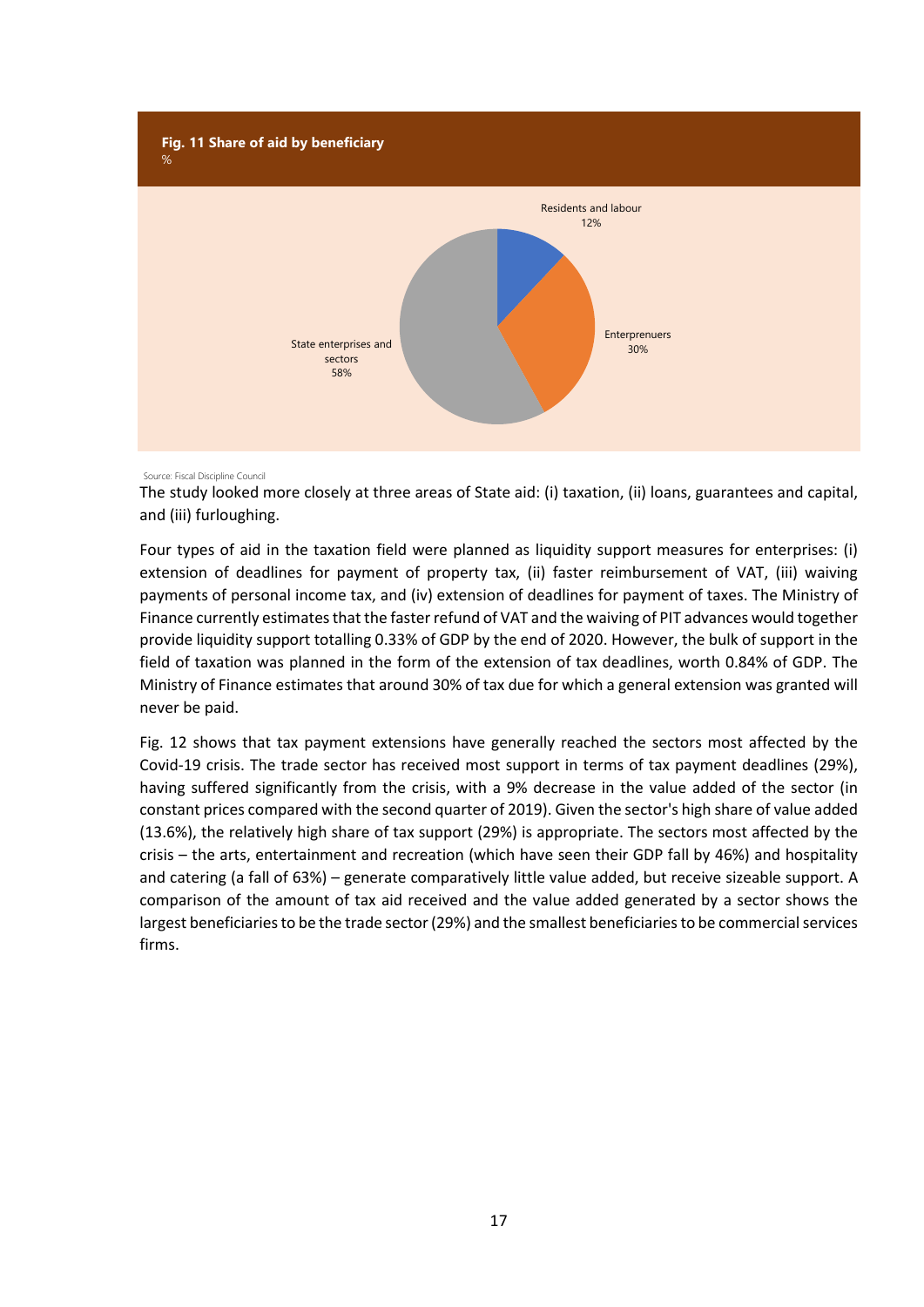

Source: State Revenue Service and CSB data, authors' calculations

On the whole, it can be said that aid in the taxation field has reached the sectors where it was needed most. Obviously, this is a premature assessment, and a full analysis will be possible only once the crisis is over, when all the figures are in for this support measure. It will be important to ascertain what proportion of tax aid beneficiaries are still engaged in entrepreneurial activity, are generating added value for the economy and have settled all tax debts.

The main support for business was planned in the form of loans, guarantees and capital. In the Ministry of Finance's view, the impact of these support measures on the economy might be at least EUR 1 055 billion, or 3.74% of GDP. The advantage of these indirect aid instruments is that they do not directly and immediately worsen the general government balance. From a fiscal perspective, indirect support instruments are much more effective than their direct counterparts, on the assumption that the guarantees and loans issued and the capital invested are of high quality. The State financial institution ALTUM is implementing the following support instruments to mitigate the effect of COVID-19 on enterprises: (I) working capital loans, (ii) guarantees for bank credit holidays, (iii) portfolio guarantees, (iv) export credit guarantees, (v) guarantees for large enterprises, and (vi) a capital fund.

The take up of COVID-19 support to entrepreneurs in the form of loans, guarantees and capital is relatively slow: at the end of October 2020, the impact of all COVID-19 instruments was 0.6% of GDP, which is just 16.9% of that planned.

One explanation is that alongside COVID-19 instruments, the regular Altum instruments are also in operation. To date, COVID-19 instruments have contributed to around 28% of total ALTUM aid. Another explanation is that support to businesses in the form of loans, guarantees and capital is slower to mobilise than, for instance, support in the taxation field – two out of six aid instruments have yet to start operating, though it is possible they will be of benefit to businesses in helping cope with the consequences of the second wave of COVID-19, too. The aid instruments together reach almost all the most affected sectors of the economy (cf. Fig. 13). The main aid beneficiaries are enterprises in the sector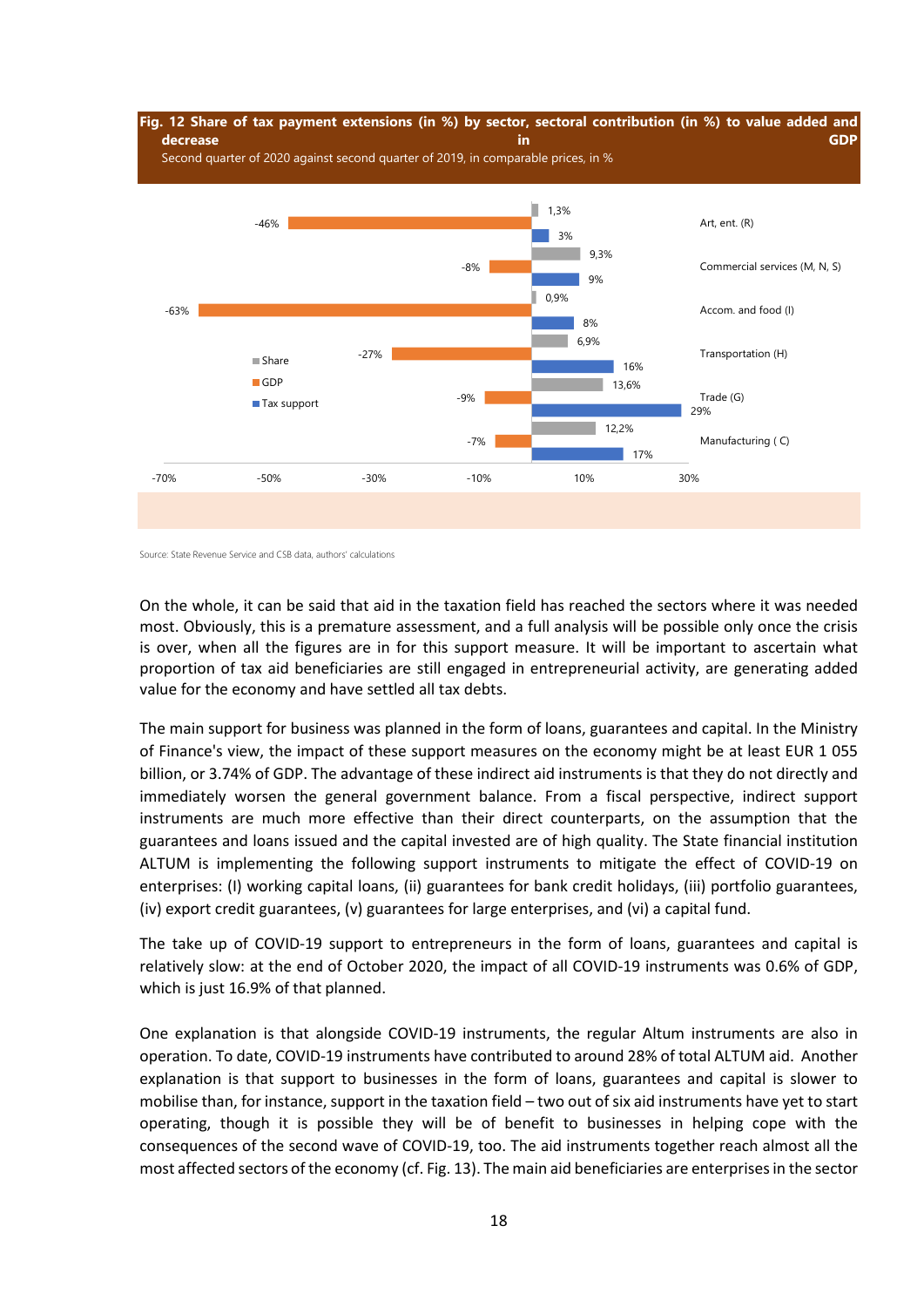of commerce and manufacturing, which generate considerable value added and whose GDP fell considerably in the second quarter of 2020. Construction companies are amongst the largest aid beneficiaries, which may come as a surprise, as the sector has shown itself resilient to the COVID-19 crisis. On the other hand, the transport and storage sector, which has a value added similar to construction and has seen a much larger fall in GDP, receives approximately the same proportion of aid as construction companies, which seems comparatively little.



## State Revenue Service and CSB data, authors' calculations

Despite the flexibility shown by the government in relaxing the eligibility rules on several occasions, the State Revenue Service (SRS) paid EUR 133 462 furlough grants between 12 March and 30 June 2020 during the COVID-19 furlough period, for a total amount of EUR 53.6 million, representing just 0.2% of GDP. It is true that the average amount of furlough grant to workers was around EUR 435, and for the self-employed around EUR 390<sup>26</sup>. One of the main reasons for the relatively small furlough grants is the link between furlough assistance and the volume of taxes paid, plus the extent of the shadow economy.

For example, in Estonia in 2019 around EUR 7 133 was collected in taxes per inhabitant, whilst in Latvia the figure was just EUR 4 766 $^{27}$ . However, a radical reduction in the shadow economy is not possible unless the public can prove it will not tolerate tax evasion. As part of a public opinion poll forming part of the 'reCOVery-LV' project, the public was canvassed for its attitude towards tax evasion. Unfortunately, just 68.4% those polled thought that tax evasion should be punished, with 51.4% saying that in the event of financial difficulties, tax evasion should be allowed in the short term. With this public attitude, reducing the shadow economy is exceptionally difficult. In its presentation, the Bank of Latvia <sup>28</sup>likewise concluded that of all the Baltic States, Latvia had the most modest furlough support scheme accounting for just 0.2% of GDP, compared with 0.3% in Lithuania and 0.9% in Estonia (this information was updated at the end of July, but in case of Lithuania the aid was still being granted at the end of the year). Calculations by the Bank of Latvia showed that, on average, each employee received furlough support worth EUR 974 in Latvia, EUR 767 in Lithuania and EUR 1 886 in Estonia. The number of furlough recipients in Latvia was 55 200, in Lithuania 137 700 and in Estonia 200 600.

**.** 

<sup>&</sup>lt;sup>6</sup> https://www.vid.gov.lv/lv/statistika-3

<sup>27</sup> Calculations by the Fiscal Discipline Council

<sup>28</sup> Available at: https://www.bank.lv/darbibas-jomas/monetaras-politikas-istenosana/prognozes, skates 08/11/20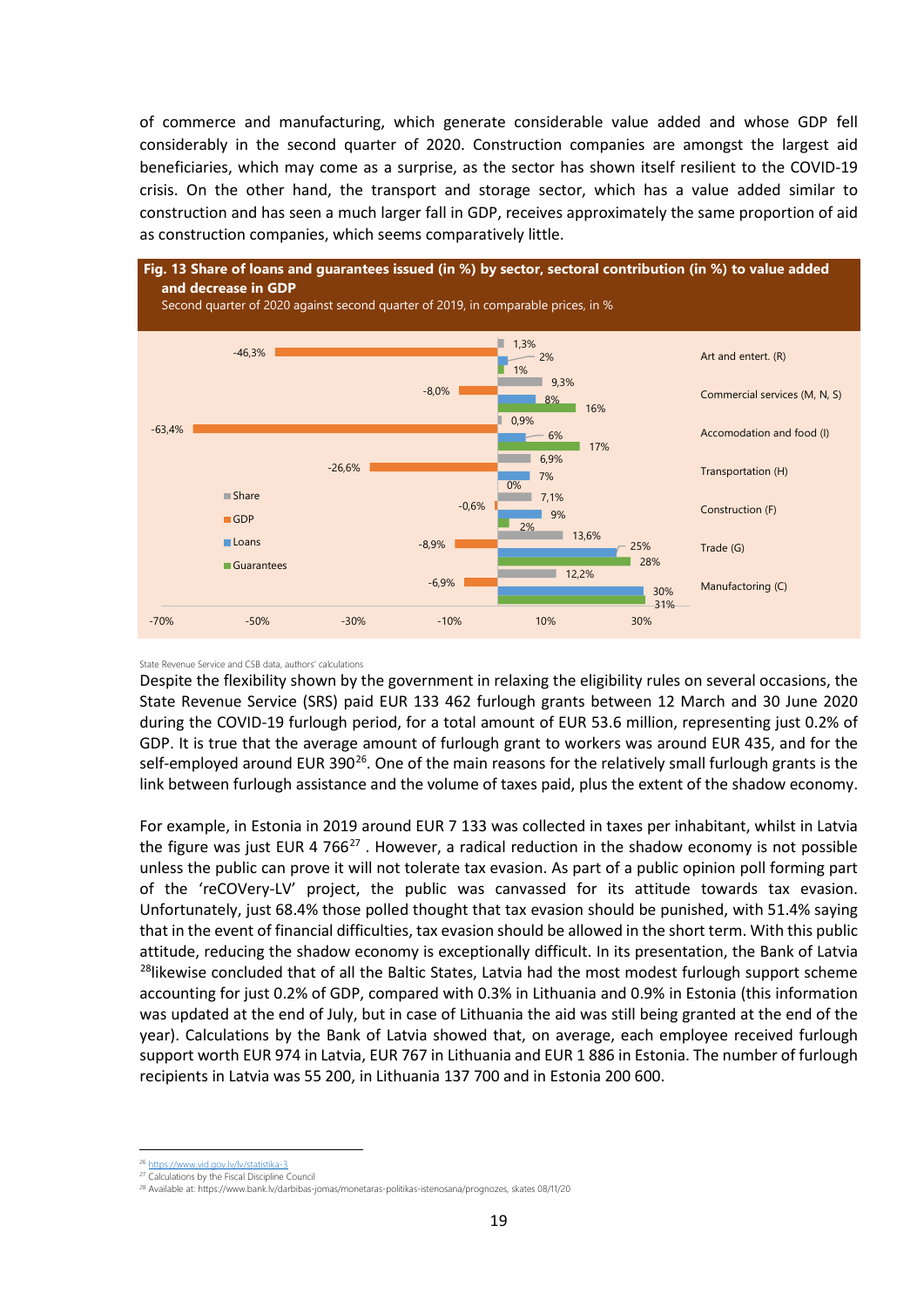Considering that the main objective of the furlough scheme is to minimise the increase in unemployment, the unemployment trends in the Baltic States develop unexpectedly considering the volume of financial resources invested in the furlough scheme from the budget. Fig. 14 shows that the unemployment rate in Estonia, which at the start of the crisis was lower than in the other Baltic States, quickly rose during the first few months of the crisis. The unemployment rate in Lithuania and Latvia, by contrast, was higher at the start of the crisis, then the growth slowed. In Latvia the unemployment rate started to fall as of July, but in Lithuania it continued to rise, even though the furlough scheme was still in place in Lithuania by the end of 2020. Fig. 14 shows changes in unemployment rates in the Baltic States between March and August. However paradoxical it may seem, data show that there is no link between the intensity of the furlough scheme and changes in the unemployment rate. Of course, furlough aid also has a positive impact on growth in GDP and on the population's social security. However, if furlough support is deemed to be the main way of halting the rise in unemployment, it must be said that the intensity of the aid does not play a decisive role.



## Source: Eurostat database UNE\_RT\_M

Although, overall, Latvia's support programme appears modest compared with that of other countries, the study concludes that if we plot State aid intensity against the spread of COVID-19 in the country, the Latvian support programme appears to be very proportionate to the spread of the pandemic. Graph 15 shows that although Latvia had the lowest cumulative infection rate in European countries in October 2020, State aid intensity is higher than in countries with significantly higher levels of Covid-19 infection. A comparison of aid intensity versus level of infection shows that German aid is disproportionately high for the spread of the virus, whilst Luxembourg opts for a relatively modest national aid scheme.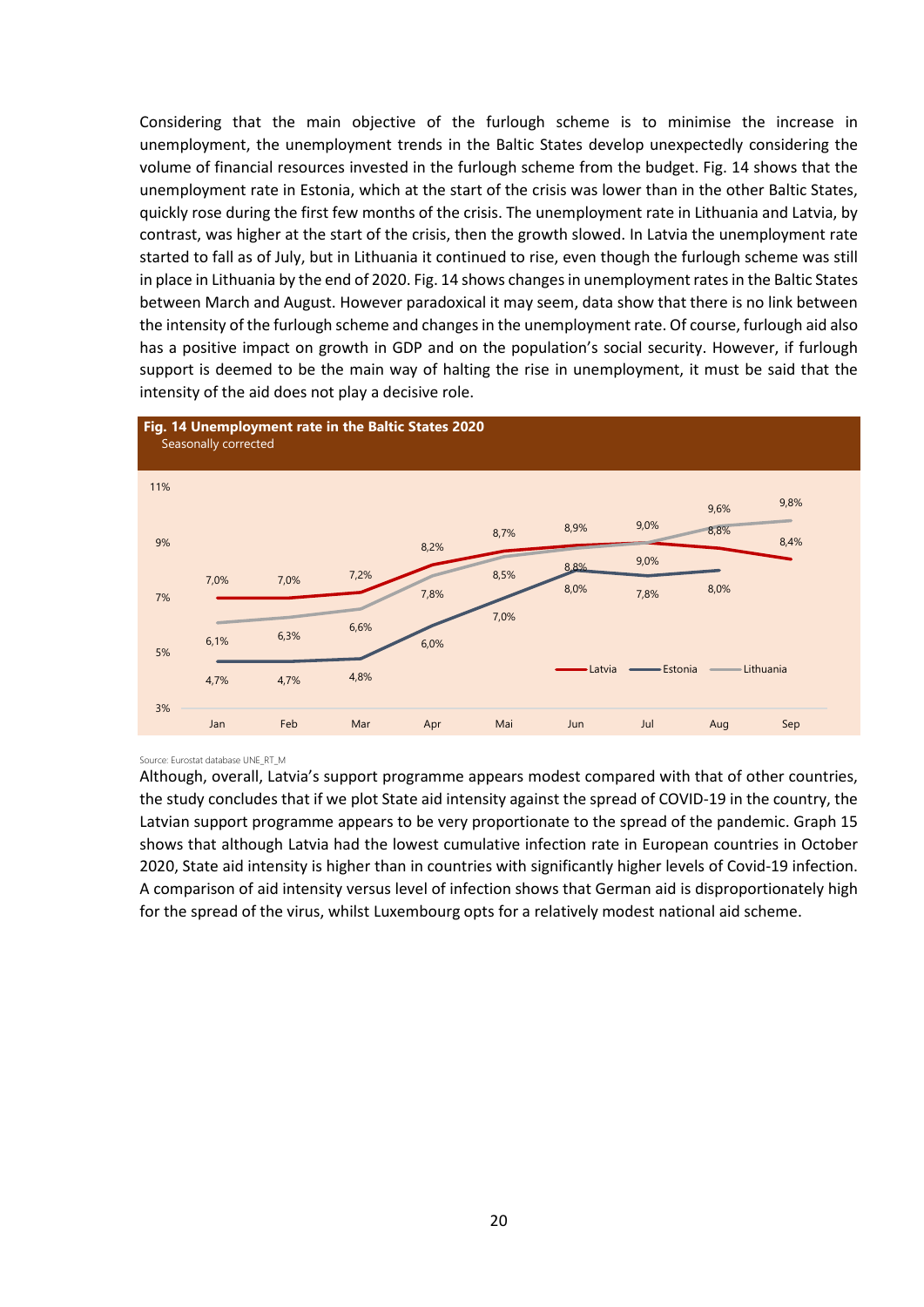

Source: Secretariat of EU network of independent fiscal institutions, World Health Organisation<sup>29</sup>

# ANNEX: INFRASTRUCTURE INVESTMENT IN PROMOTING PRODUCTIVITY

The 'Infrastructure investment in promoting productivity' annex to the 2020 report assesses the role of infrastructure development projects in bolstering the national economy in crisis and post-crisis situations, assesses Latvia's strengths and weaknesses, as well as risks and opportunities relating to infrastructure projects, and scrutinises the impact of the COVID-19 crisis on the progress of infrastructure development projects of Latvia. Based on the SWOT analysis carried out, criteria have been developed for the evaluation of infrastructure projects, which are essential for the promotion of competitiveness and for overcoming the consequences of the COVID-19 crisis.

The funding of infrastructure projects is one of the most important tools available to the government for mitigating the effects of the COVID-19 crisis. The EU has now unveiled broad funding opportunities, and the government must make a decision on pushing forward the corresponding projects. Traditionally, it is infrastructure projects that significantly outstrip other projects being implemented in Latvia in terms of volume. The situation is likely to be similar with projects designed to tackle the COVID-19 crisis. In this connection, an initial SWOT (strengths, weaknesses, opportunities and threats) analysis is of particular importance, as well as identification of the experience of other countries. It is essential to identify projects that will ensure economic growth, productivity and the country's international competitiveness, and promote the development of the green economy and digitisation.

The study concluded that the implementation of infrastructure projects plays an important role in ensuring State competiveness. Access to public infrastructure reduces poverty and contributes to reducing income imbalances and creating a level playing field in terms of growth opportunities. It also serves a social purpose. Scientists estimate that a public investment injection of 1% of GDP in developed countries sparks an average increase of 0.2% growth in output in the current year and 1.2% output after

 $\overline{a}$ 

<sup>&</sup>lt;sup>29</sup> https://www.who.int/docs/default-source/coronaviruse/situation-reports/20201012-weekly-epi-update-9.pdf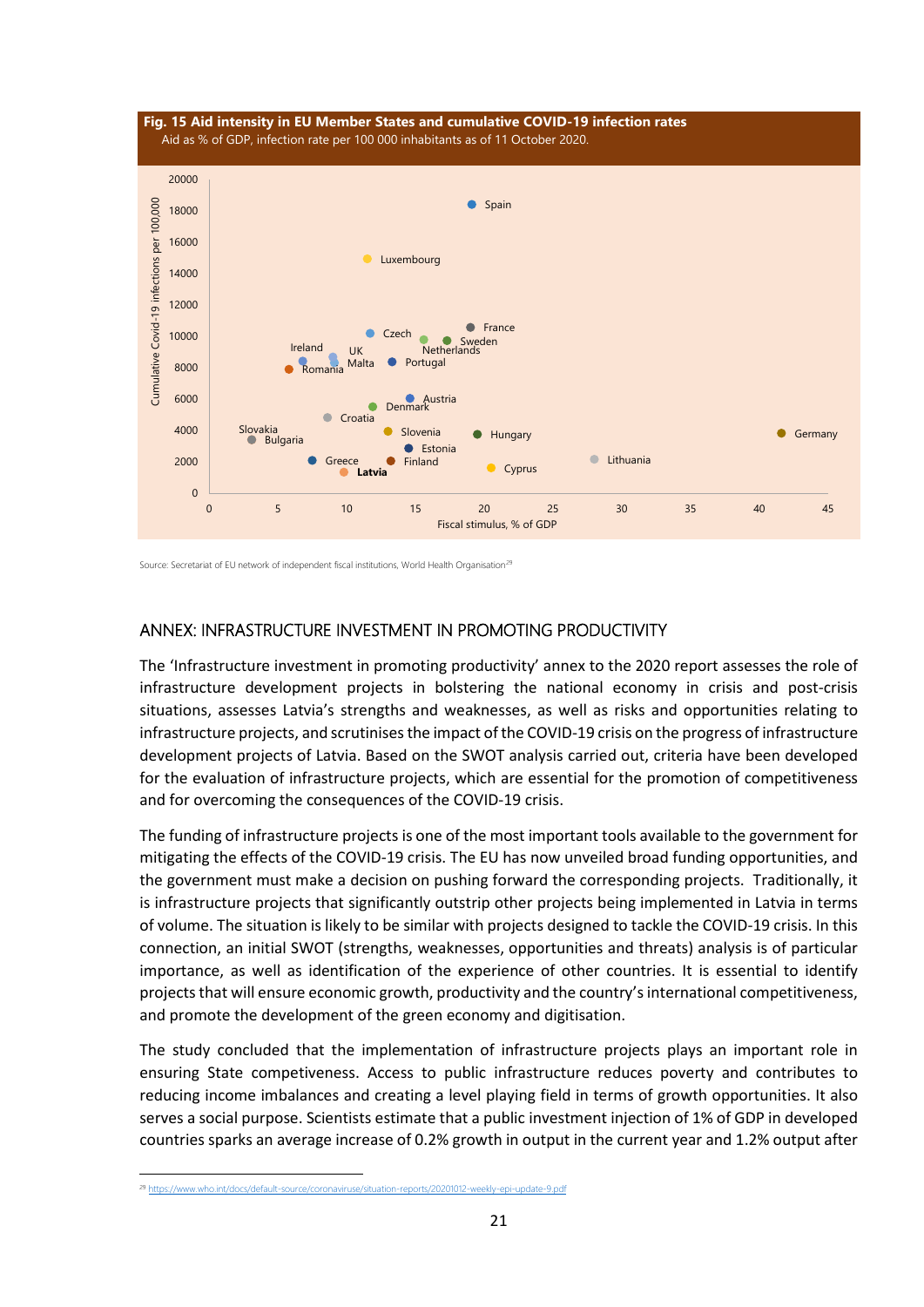four years. By contrast, a public investment injection of 1% of GDP in developing countries sparks an average increase of 0.2% growth in output in the current year and 0.5% output after four years. Sound project management (i.e. project planning, selection, implementation)  $30$ can secure a return on investment of up to 0.8% in the current year and 3.2% after four years<sup>31</sup>. At the same time, experience from around the world shows that poor project management, including planning, selection and deployment, ensures an insignificant rate of return on investments, and may even harm the economy. For example, many countries increased public spending in response to the global financial crisis, which led to economic challenges down the line, with public debt reaching unprecedented levels ten years later, calling for fiscal consolidation.

One of the main reasons for the interest in infrastructure investment in developed countries is the growth of the national economy and population growth when the existing basic infrastructure is no longer adequate<sup>32</sup>. On the other hand, infrastructure projects in developing countries address basic infrastructure needs.

At the same time, according to the International Monetary Fund (IMF), increasing investment in infrastructure might be an important step towards supporting economic activity in the post-crisis recovery phase.

This may increase the region's long-term productive capacity and accelerate the transition to a green and digital economy<sup>33</sup>.

In Latvia, the basic infrastructure is largely in place, and current basic infrastructure needs are being identified, with the relevant areas being highlighted in the 10-year infrastructure development plans and policy planning documents.

The economic competitiveness of the country is influenced not just by the existence of infrastructure as such, but also by its efficient use. The economic efficiency potential generated by technology increases the return on projects throughout their life cycle. Infrastructure technologies provide governments with valuable tools for responding to the health and economic crisis challenges of the COVID-19 crisis<sup>34</sup>.

According to the IMF, the impact of public investments on the economy can be depicted in two ways:

- $\Diamond$  Efficiency, or how much physical infrastructure is secured by the relevant investment;
- $\Diamond$  Productivity, or how existing infrastructure affects the economy.

 $\overline{a}$ 

Sound project management is important, regardless of available funding (even where a project is funded entirely or partially by grants from external sources).

Based on scientific and professional studies carried out in Latvia and abroad, documents from government and associated organisations, including the World Bank, the International Monetary Fund, the OECD, the United Nations, international rating agencies, etc., databases, information from media sources, interviews with officials from the Ministry of Transport and Communications, the Ministry of Finance, Riga local government and the board of the Latvian Investment and Development Agency of Latvia, as well as surveys of Latvian and foreign infrastructure companies and residents and experience

<sup>30</sup> International Monetary Fund (2019) Public Investment Management Assessment (PIMA). Strengthening Infrastructure Governance Washington, DC: International Monetary Fund. p. 7, available at: https://www.imf.org/external/np/fad/publicinvestment/ndf/PIMA nd

<sup>31</sup> Schwartz, G., Manal F., Torben H., and Geneviève V., eds. (2020). Well Spent: How Strong Infrastructure Governance Can End Waste in Public Investment. Washington DC: International Monetary Fund. P. 341, ISBN: 978-1-51353-205-9

<sup>&</sup>lt;sup>32</sup> Naoyuki Y., Masaki N. (2000) The Role of Infrastructure in Economic Development (Preliminary Version). Keio University. [viewed: 01.08.2020] Available at:<br>http://fs0.econ.mita.keio.ac.ip/staff/dikamiva/odf00/seminar/1

<sup>&</sup>lt;u>http://fs0.econ.mita.keio.ac.jp/staff/dikamiya/pdf00/seminar/1205.pdf</u><br><sup>33</sup> International Monetary Fund (2020) Regional Economic Outlook. Europe: whatever it takes: Europe's response to COVID-19. Washington, DC: Internati ISBN: 9781513558257

<sup>34</sup> World Bank. 2020. Infratech Value Drivers. World Bank, Washington, DC. © World Bank. https://openknowledge.worldbank.org/handle/10986/34320 License: CC BY 3.0 IGO.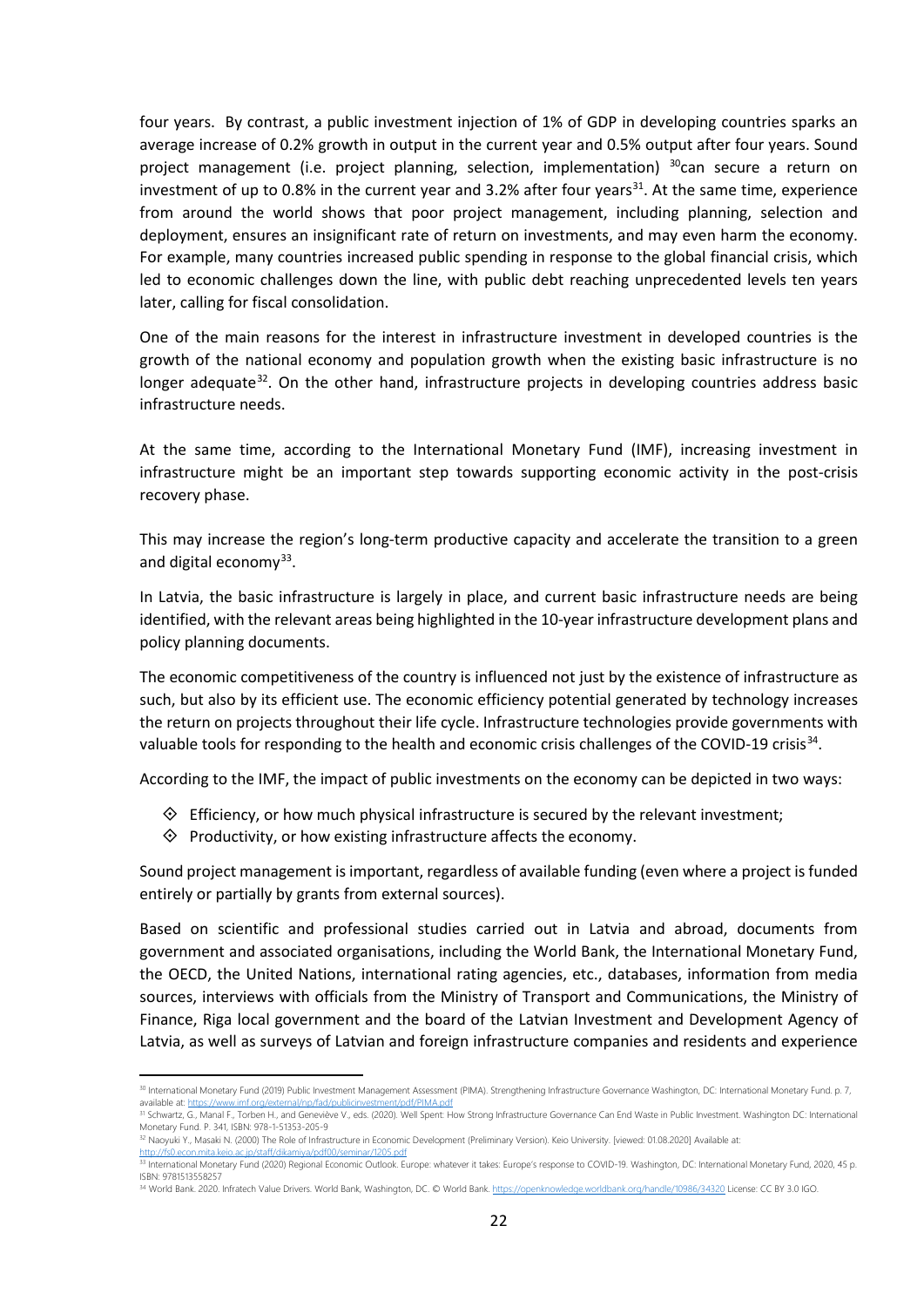gained at international conferences, a SWOT analysis of Latvia's infrastructure was compiled.

According to the results of the study, Latvia's infrastructure-related *strengths* include access to electricity, quality of air transport services, efficiency of rail services, quality of energy supply, mobile network coverage, security of energy supply, sustainability, environment, use of ICT services, ISO 14001 environmental certificates, as well as the relatively small size of the country, etc. *Weaknesses* include road quality, the high cost of energy, poverty, water and sanitation standards, online public administration services, online participation, the logistical infrastructure, ICT access, lack of coordination between State, municipal and private parties in projects important for economic development, the lack of detailed plans and policy planning documents featuring ICT-coordinated projects with clear performance indicators, the low intensity of infrastructure use and other.

*Development* opportunities may lie in store for Latvia in terms of infrastructure projects relating to improved connectivity, the optimised use of existing infrastructure, state-of-the-art planning analytics, the application of user-oriented services, the technology-assisted reduction of transport and surveillance costs (drones), flexible organisation of work, real-time data and analytics (reporting, visualisation in support of decision-making), efficient support service (process automation, artificial intelligence), increasing economic value by creating synergy between various sectors, enhancing social value (resilience to natural disasters, pandemics, improved crisis management, real-time traffic management), improving the value of environmental protection (electric vehicles, state-of-the-art water and wastewater technology), mobility as a service, 5G, identification of cross-sectoral benefits, adapting existing infrastructure to other purposes, use of signal-scanning radar, application of private principles in public projects, more proactive application of private/public partnership, etc.

According to the IMF's expert appraisal, the deployment of new technologies in infrastructure projects allows the following positive effect on the economy to be achieved:

- $\Diamond$  improve the efficiency of infrastructure use and reduce user costs;
- $\diamondsuit$  enhance the value of economic, social and environmental protection;
- $\diamondsuit$  modify infrastructure demand and create new markets.

Finally, the main *threats* to infrastructure development in Latvia are associated with cyber security, poor project management, lack of digital skills, lack of coordination between certain central/local government bodies and sectors, extreme weather conditions and public distrust of innovation and the Green Deal, etc.

Based on the SWOT analysis carried out, criteria have been developed for the evaluation of infrastructure projects (cf. insert No 2), which is essential for the promotion of competitiveness and for dealing with the consequences of the COVID-19 crisis. The criteria fall into three groups: Group A or *productivity criteria* assess compliance of the planned project's aim and answer the question about what Latvia intends to achieve with the project (e.g. improve quality of highways, increase the intensity of infrastructure use, etc.). The main task of Group B or *efficiency criteria* is to develop a more efficient and more appropriate project selection process to achieve the stated aims of Group A projects (e.g. evaluation of alternative projects, effective management, etc.). However, group C *financial criteria* reflect the priorities of available funding, identifying the possibilities of allocating funding to the relevant initiative (e.g. promoting EU economic, social and territorial cohesion, strengthening resilience, mitigating the negative impact of COVID-19, supporting green and digital transitions, etc.).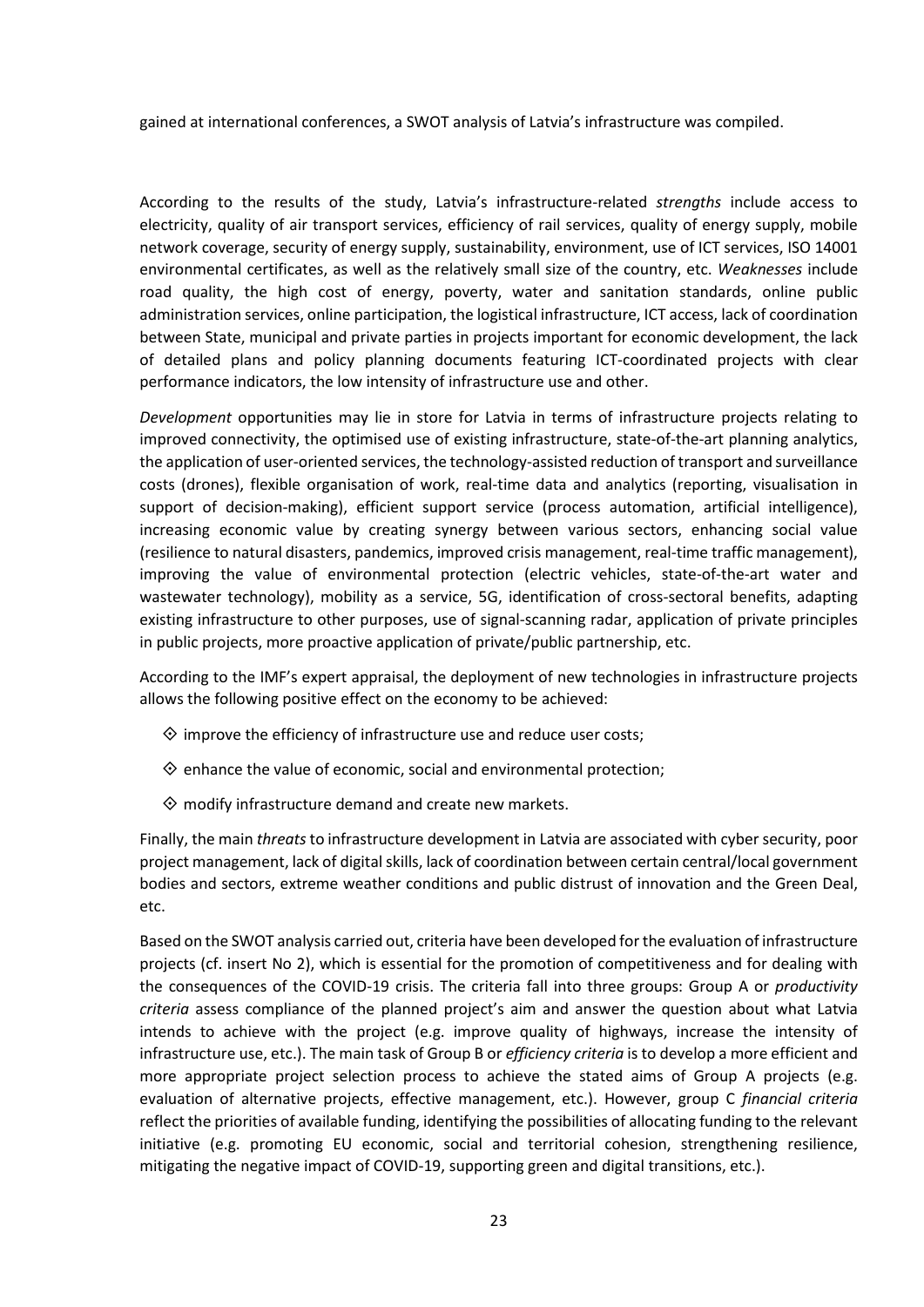## **Insert 2. Criteria for the assessment of infrastructure projects**

#### **Group A: Infrastructure investment project productivity criteria**

#### General directional thrust of infrastructure projects

#### i. Meeting of basic socio-economic (and security) needs

ii. Cost reduction

## iii. Promoting sustainability

## Basic criteria of challenge:

- 1. Increase intensity of infrastructure use
- 2. Expand consumption of electricity
- 3. Enhance liquidity of relevant market sector (infrastructure projects may reduce the cost of projects and services in the sector)
- 4. Reduce cost of infrastructure use
- 5. Reduce transport emissions
- 6. Improve inter-sectoral connectivity
- 7. Improve the operational flexibility of the infrastructure services in terms of responding to the pandemic and other crisis situations, with main focus of economic and social flexibility
- 8. Reduce the cyber vulnerability of Latvia's critical infrastructure operators
- 9. Improve resilience to natural disasters

#### Control criteria

- 10. Use existing infrastructure for other purposes
- 11. Avoid creating parallel infrastructure
- 12. Performance assessed not just in basic sector but in other sectors too In addition to basic objective, new possibilities for using infrastructure to support a low-carbon future
- Impact on global index indicators

- 14. Improve Global Competitiveness Index (critical indicator: quality of roads)
- 15. Sustainable development objectives (critical indicators: water, wastewater management, infrastructure incl. transport)
- 16. improve Energy Trilemma Index (critical indicators: energy price, including sustainability)
- 17. improve Global Competitiveness Index (critical indicators: online public administration services, online e-participation, logistical services)

#### **Group B: Infrastructure investment project efficiency criteria**

#### 1. Performance of investment projects

- 1.1. Problem situation which the investment project addresses is described and the measurable performance objective clearly defined
- 1.2. Measurable performance indicators defined for investment project, along with deadlines
- 1.3. The project promoter has included a long-term strategy containing measureable performance targets
- 1.4. Investment project has been included in national and sectoral plans
- 1.5. Investment project's performance indicators laid down in national and sectoral plans
- 1.6. Project relates to medium-term fiscal framework
- 2. Coordinated approach by decision-making bodies at central and local government level
	- 2.1. Identify whether investment project affects local government interests. Consultations on investment project held with local authorities
	- 2.2. Coordination of project stakeholders assured, with clear allocation of responsibilities
- 3. Correspondence of investment project with private investor principles, e.g.:
	- 3.1. Private investor involved in investment project (incl. co-owner of project promoter is private investor) or there is a private-sector interest in the project 3.2. Investment project promoter has been given a public rating
	- 3.3. Other factors point to major control of project promoter
- 4. If PPP model is used to carry out project:
	- a. Potential fiscal risks are clearly defined and evaluated
	- b. Detailed assessment made for project or optimal variant of PPP selected may ensure sufficient efficiency gains from private management, offsetting additional financial costs relating to private funding, risks and restrictions relating to long-term contract.
- 5. Assessment of alternative options
	- 5.1. Summary of projects to address the problem is available (including projects funded from various sources of finance)
	- 5.2. Assessment of alternative options to achieve the project target is provided.
	- Assessment of project costs and risks
		- 6.1. Detailed financial, economic, technical and legal analysis carried out during project, risks identified and assessed
		- 6.2. Information available on the practical experience of other countries in carrying out comparable projects (total expenditure or registered capital)

#### **Group C: Criteria applicable to compliance of infrastructure investment project with funding donor priorities**

- Compliance with RRF or other financial instrument criteria:
	- i. Promote economic, social and territorial cohesion
	- ii. Strengthen resilience
	- iii. Mitigate the social and economic impact of the crisis
	- iv. Support green and digital transitions

It is recommended that the list of criteria drawn up during the study for assessing infrastructure projects be used by the Latvian government to select infrastructure projects that are essential for facilitating State competitiveness and to tackle the consequences of the COVID-19 crisis. These criteria can also be applied to other infrastructure projects being implemented in Latvia, decisions on which are not taken at government level. The list in question is, admittedly, based on information from the SWOT analysis and is not exhaustive. It may be supplemented taking into account the current developments; however, the